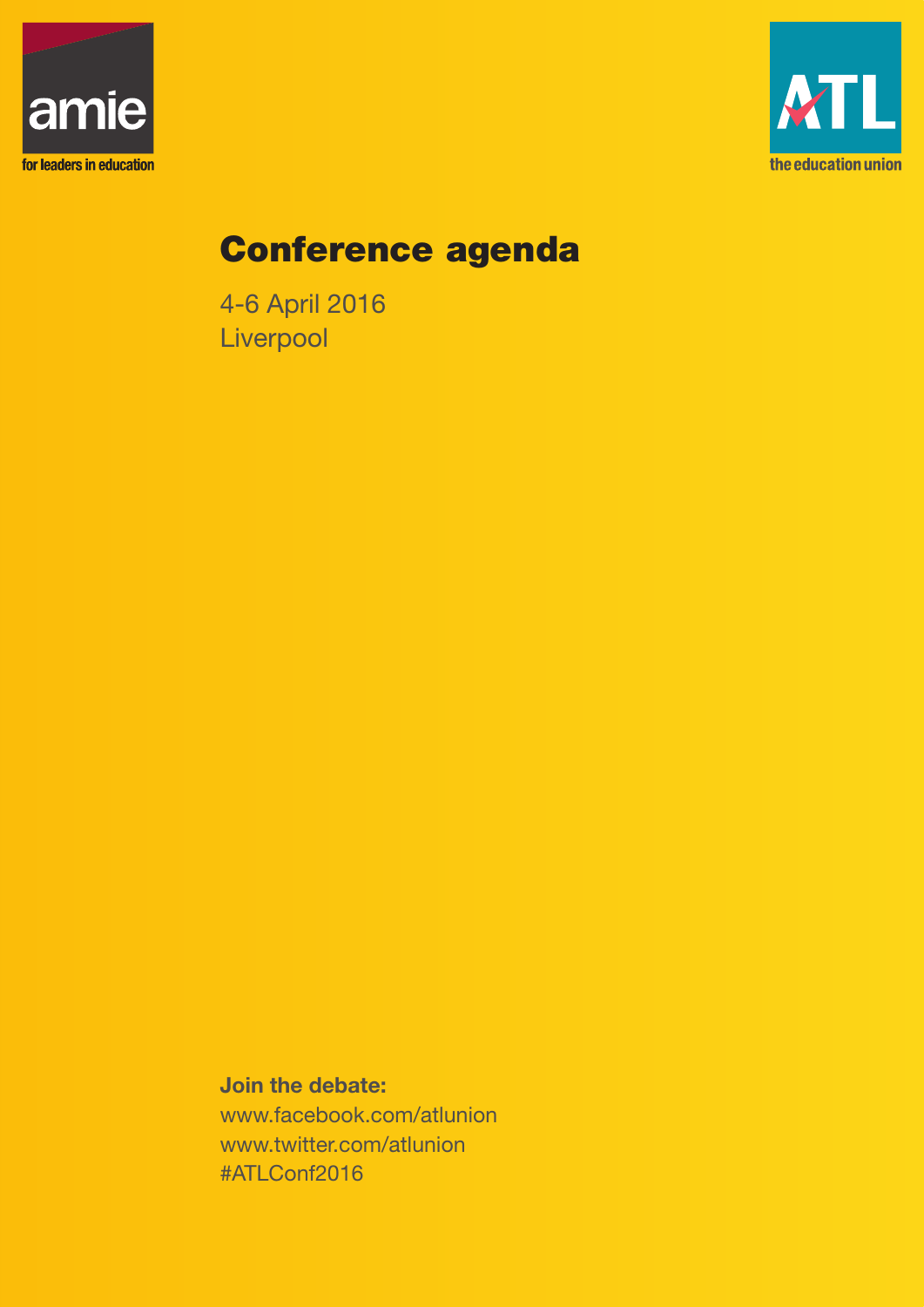## ATL - the education union

President Kim Knappett BSc, PGCE, CLT

Vice president Shelagh Hirst CertEd

Immediate past president Mark Baker BEd

AMiE president Fiona Rawlings BSc, PhD, PGCE, CChem, MRSC

Policy officer Ralph Surman BEd (Hons), NPQH

Treasurer and member governance officer Stephen Buck BSc, PGCE

General secretary Mary Bousted BA, MA, PhD

Deputy general secretary Peter Pendle MBA, DipIR, FIAM, FRSA

#### Assistant general secretaries

Victoria Barlow (communications and membership) Nansi Ellis (policy) Mark Holding (recruitment and organisation) Andy Peart (legal and member services)

March 2016. © Copyright Association of Teachers and Lecturers 2016. Information in this document may be reproduced or quoted with proper acknowledgment to the Association.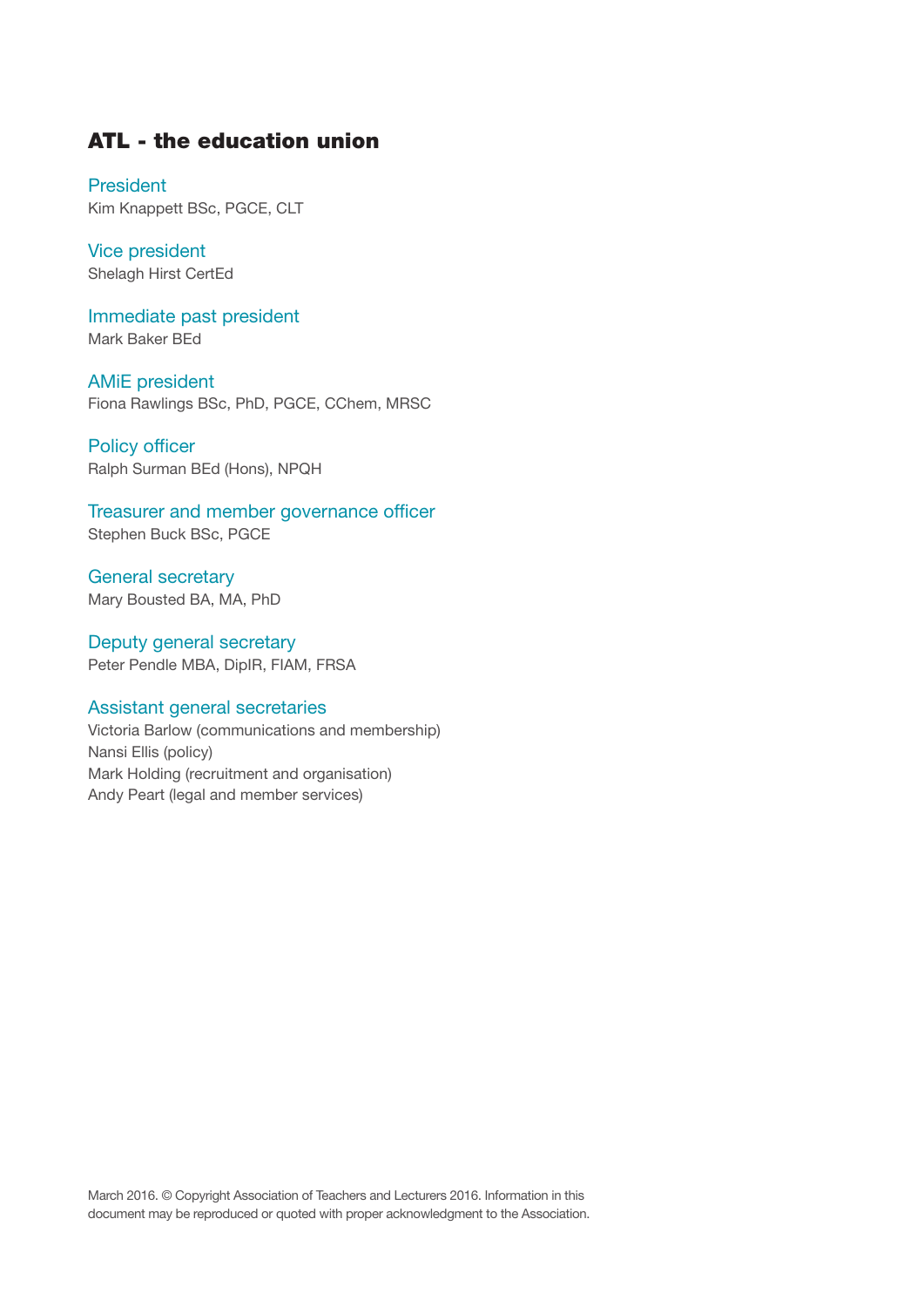## Welcome to Conference 2016



A warm welcome to Conference 2016. Whether it is your first ATL Conference or your 21st you are in for a real treat.

Once again we are in the delightful city of Liverpool and I hope you will have time to sample some of the history, culture and hospitality that it offers.

At ATL we pride ourselves on being a member-led organisation and this is showcased at our Annual Conference, where many of our members contribute to the strategic direction we will take over the next year. Thank you to all those who have submitted

the motions contained in this agenda and to all of you who will speak and, after careful consideration, vote on them – you make ATL the strong union it is.

The three themes for my presidential year are: time, talk and trust. Many of the motions on our agenda reflect that ATL members are concerned about these too.

TIME: So many of the ATL members I meet share stories of the things they are asked to do that have little if any effect on the pupils and students in their care. We need to reclaim our time and send a clear message to those who seek to constantly add to our workload that we will only participate in the tasks which really matter.

TALK: Our Conference is a great opportunity for talking and listening to each other. I would encourage you, especially if you have not done so before, to make a speech – remember the three minutes is a maximum not an expectation and you all have valuable contributions to make to the debate. But most importantly make the most of this opportunity to talk to each other: in the coffee queue, over a meal, in the exhibition. So often nowadays we are so busy we forget to share with each other and to learn from each other – make a point of speaking to someone you don't know each day.

TRUST: Many of the motions in our agenda come from members and branches who want the Government and those who impose changes on our system to consult with, listen to and trust education professionals to get on with the job. We need to constantly remind policy-makers that, in order for their ideas to be successful, they need to have engaged first with those who will implement them.

Over the past year ATL has continued to punch above its weight and to be the voice of education professionals in a variety of forums. At this challenging time we need more of us to stand up for what is right and to promote best practice. In order to do that we need everyone to contribute.

So get ready to participate in your Conference – get up and speak, engage in the debate on Twitter via #ATLConf2016, and most important of all go back home and share the great work your union, ATL, is doing.

Have a great Conference 2016.

**Kim Knappett** ATL president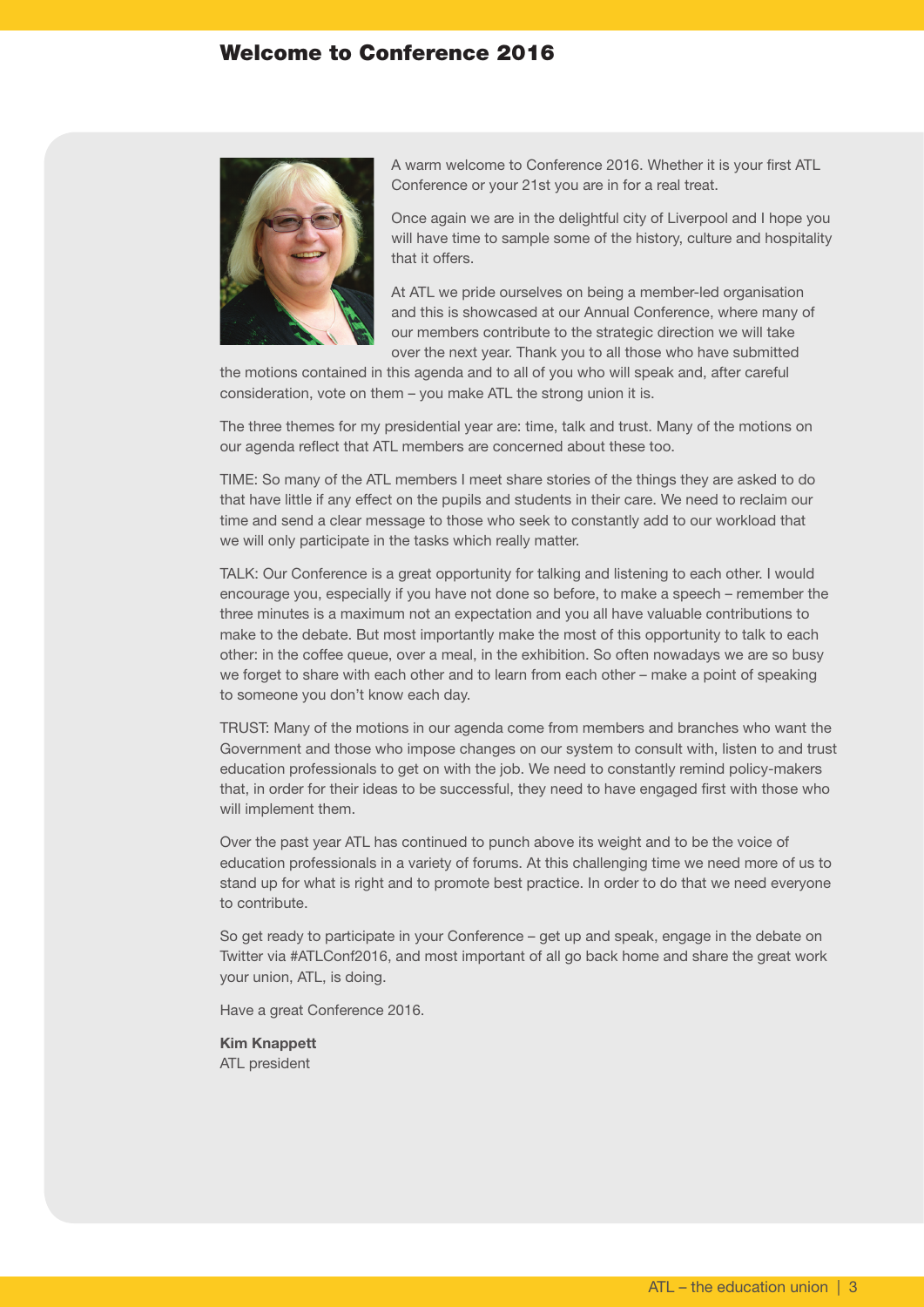## Notes for all members of Conference

- 1 All delegates must ensure they are scanned in before each session. Scanning guns are kept at the reception desk.
- 2 This year we will use electronic voting for the first time. Each delegate will be assigned a unique voting pad which must be returned at the close of Conference.
- 3 Delegates should provide copies of all speeches made to Conference. These should be handed to the speakers' table on the stage or emailed to **report@atl.org.uk**.
- 4 Three motions in each session have been balloted by Conference members as priority motions and have been highlighted using a yellow-tinted background.
- 5 Completed expenses claim forms can be left at the ATL reception desk or sent to the head of conferences at ATL, 7 Northumberland Street, London WC2N 5RD. Receipts for all items claimed, including return train tickets and subsistence on journeys home, are required. Only standard-class train journeys can be claimed.
- 6 When you leave the Conference for tea or coffee please use the opportunity to visit ATL's partners and other exhibitors.
- 7 We will finish at 2pm on Wednesday. Conference will not break for lunch, but a packed lunch will be available as you leave.

This year's Conference gala dinner has been generously sponsored by AVIVA.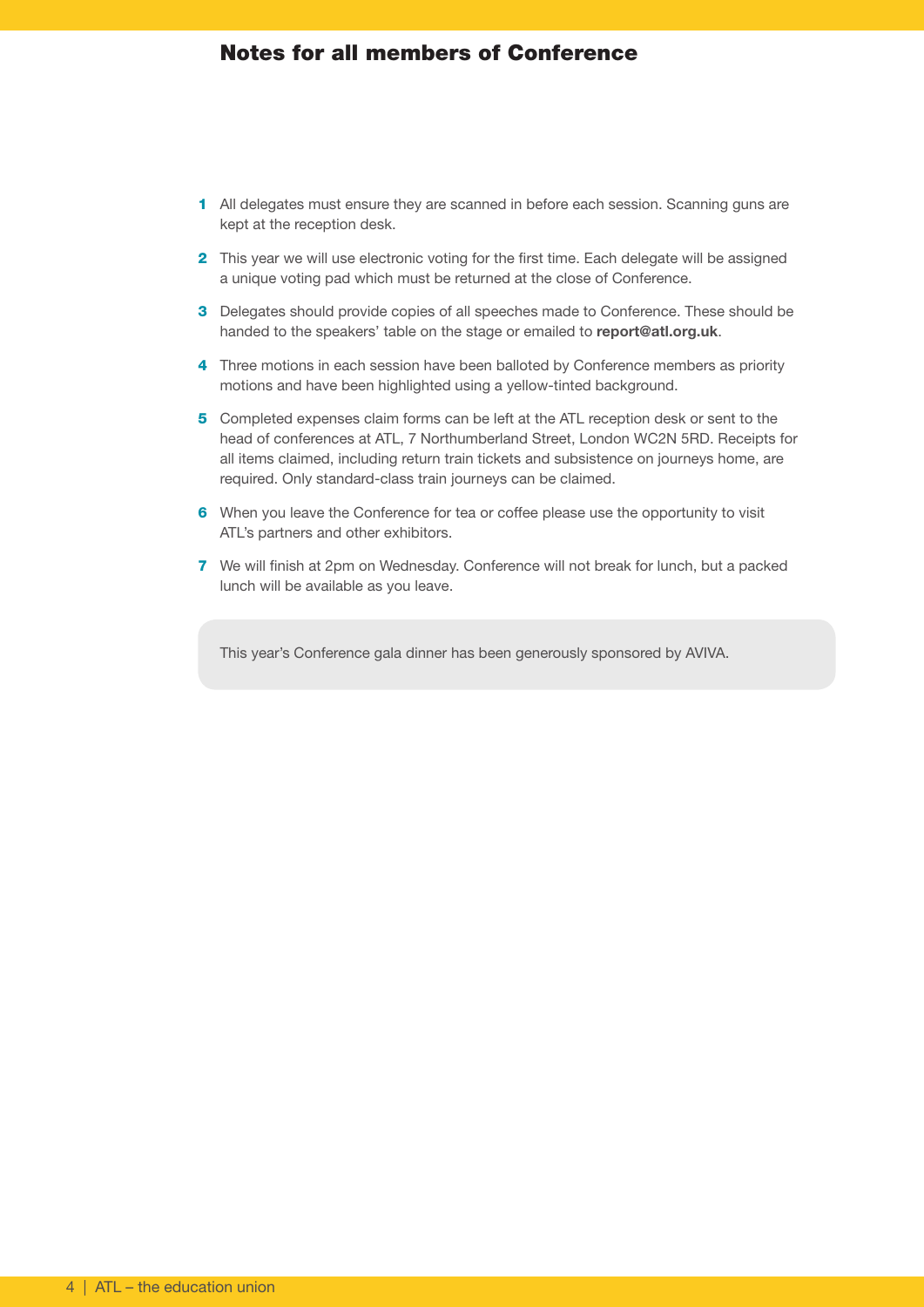## Key to acronyms and terms

**CPD** continuing professional development

**DfE** Department for Education

**EYFS** early years foundation stage

**FE** further education

**Government** the Government of the United Kingdom of Great Britain and Northern Ireland

**KS** key stage

**LA** local authority

**LGBT** lesbian, gay, bisexual and transgender

**MFL** modern foreign languages

**NEET** not in education, employment or training

**Neurodiversity** an umbrella term referring to a group of neurological development disorders which share common features, in particular differences in how people learn and process information

**NITC** Northern Ireland Teachers Council

**Non-cisgender male** any male who does not identify as the gender they were assigned at birth

**Ofqual** the Office of Qualifications and Examinations Regulation

**Ofsted** Office for Standards in Education, Children's Services and Skills

**PPA** planning, preparation and assessment

**PGCE** postgraduate certificate in education

**RE** religious education

**SEND** special educational needs and disability

**SSSNB** School Support Staff Negotiating Body

**TNQ** trainee and newly qualified teachers

**TPS** Teachers' Pension Scheme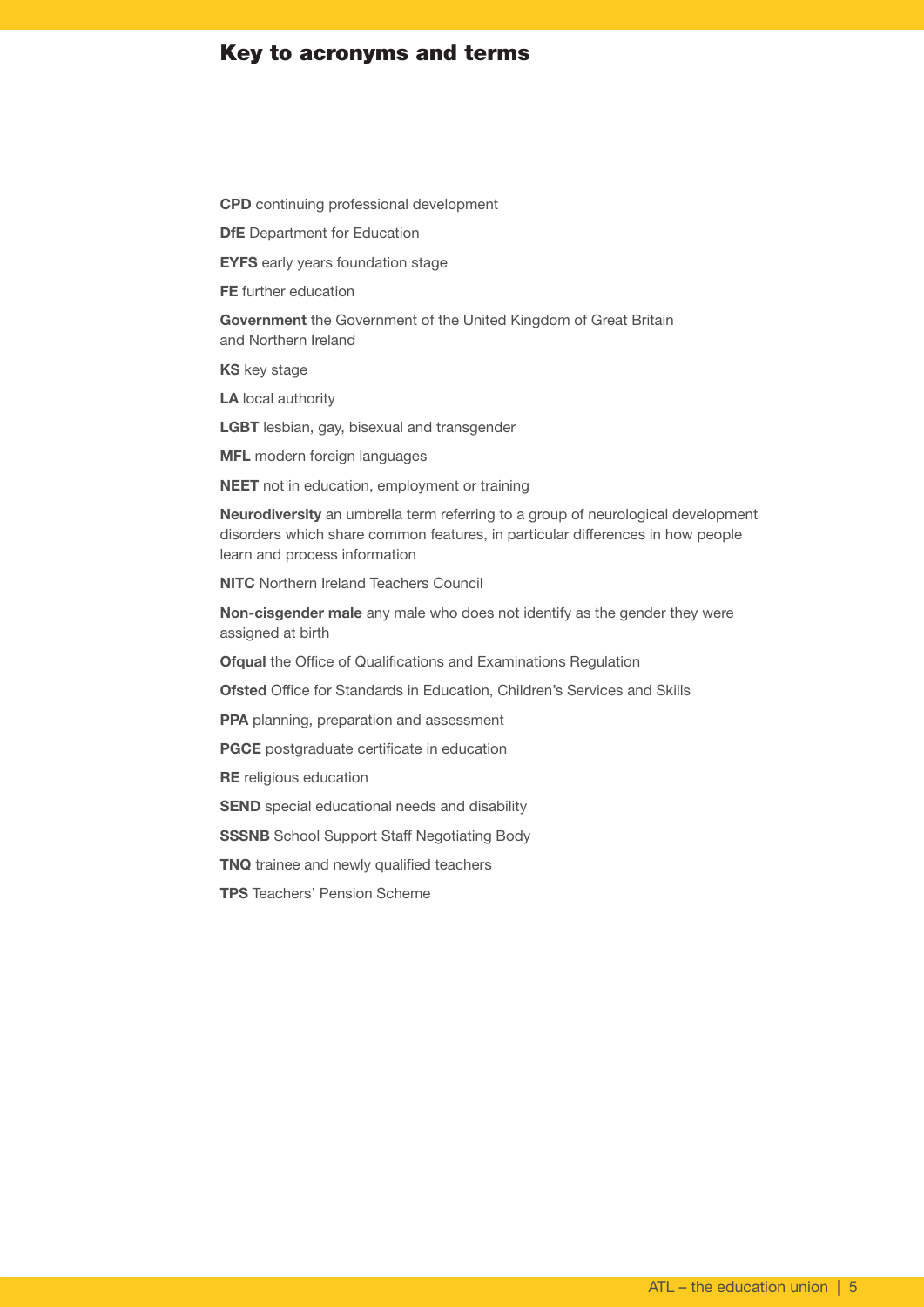## Conference agenda

### Summary of programme

ACC, Liverpool

## Monday 4 April

9.00–12.45

#### First session of Conference

#### *Main auditorium*

During this session there will be a welcome by Dr Mary Bousted, ATL general secretary, and addresses by Nick Gibb, MP, minister of state for schools (to be confirmed), and Lucy Powell, MP, shadow secretary of state for education.

14.15–15.45

#### *Breakout session 1:*

- FE-area-based reviews
- Support staff—lone working, workload and other issues facing support staff
- AMiE—trends in leadership and management
- Independent sector-workload
- Wales—political parties' proposals for education in Wales
- ATL Future—ATL's work-life campaign: focus on trainee and NQ issues
- Inspection and accountability as drivers of workload
- Workload: CPD and appraisal
- Working longer review

#### 16.00–18.30

#### Second session of Conference

*Main auditorium*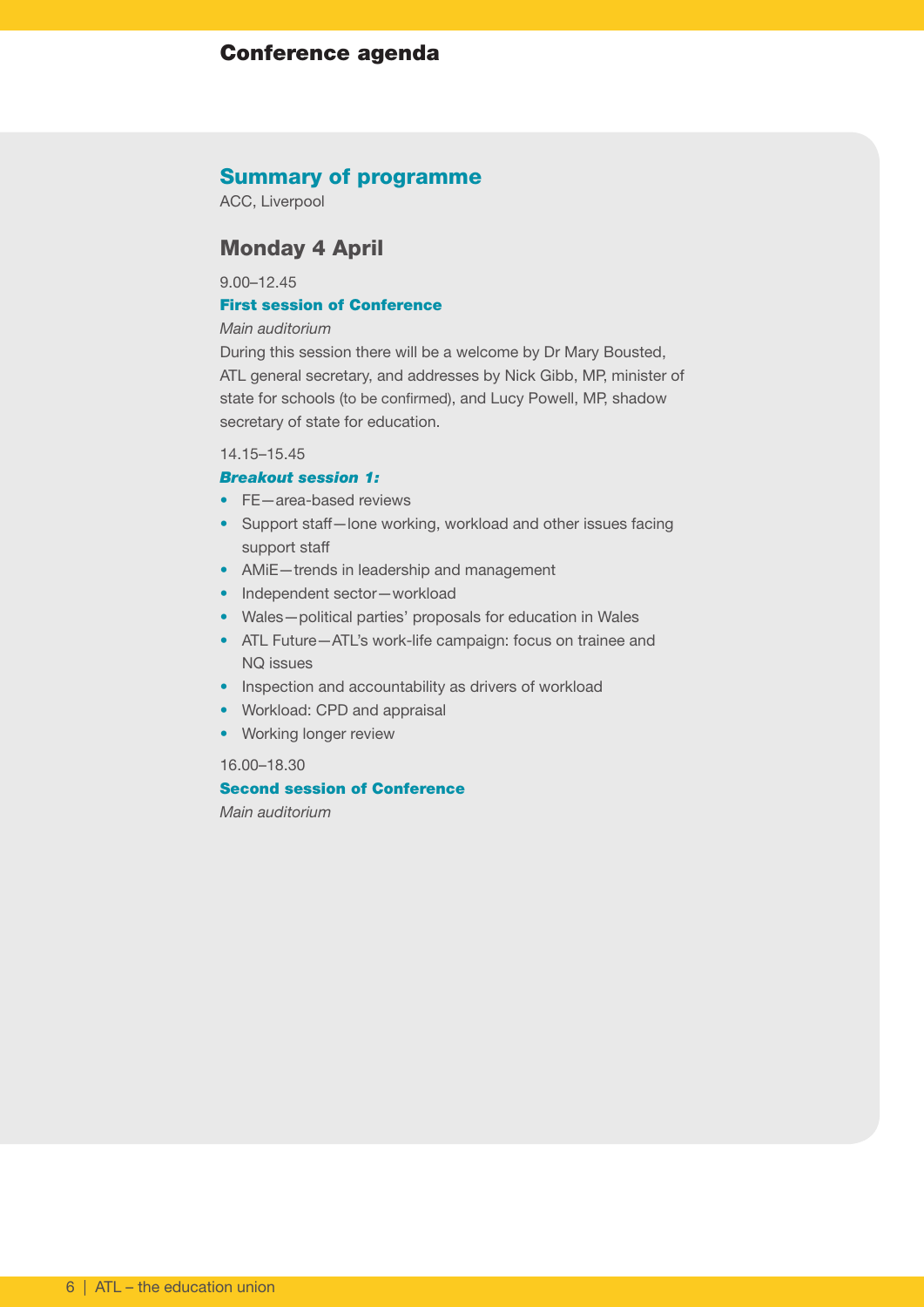## Tuesday 5 April

9.00–12.45

### Third session of Conference

#### *Main auditorium*

During this session there will be an address by Dr Mary Bousted, ATL general secretary.

#### 14.15–15.45

#### *Breakout session 2:*

- Teensleep—the relationship between teenagers' sleep and academic attainment
- Preparing to talk to the press
- Effective team working
- What makes great CPD? (David Weston, chief executive, Teacher Development Trust)
- Children and digital well-being
- Prevent-duties and implications
- Reception baseline assessment
- SEND Code of Practice what does it mean in the classroom?
- The good, the bad and the ugly employment references
- District and branch secretaries' briefing

#### 15.45–16.45

#### Fourth session of Conference

#### *Main auditorium*

During this session there will be an address by Kim Knappett, ATL president.

16.45–18.30

#### Fifth session of Conference (closed)

*Main auditorium*

## Wednesday 6 April

9.00–14.00

## Sixth session of Conference

*Main auditorium* During this session ATL's rep of the year awards will take place.

VOTE OF THANKS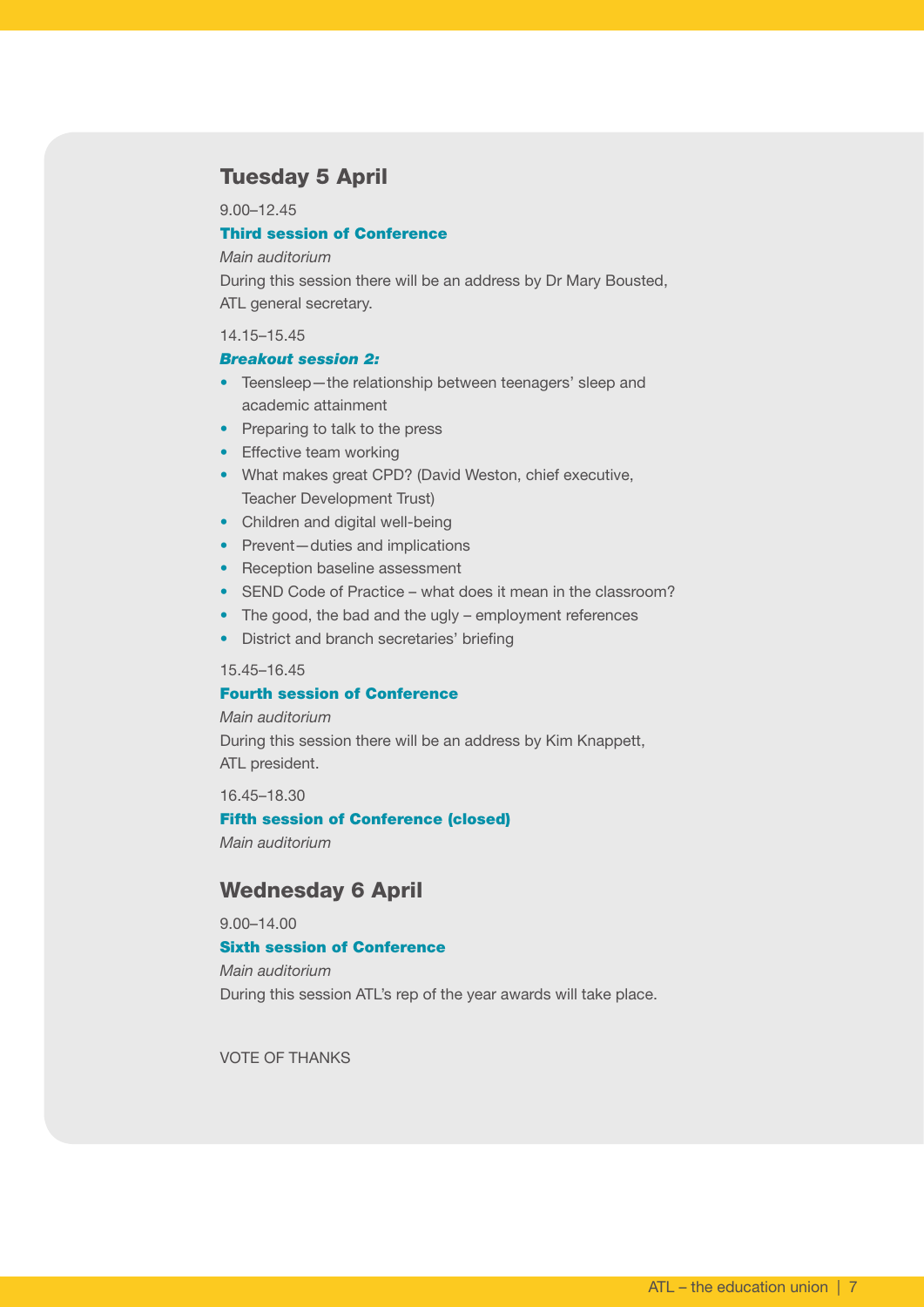## First session of Conference

Monday 4 April 9.00–12.45

- 1 APPOINTMENT OF TELLERS
- 2 PROPOSED CHANGE TO THE STANDING ORDERS OF CONFERENCE

#### 9.2

1

- (i) Delete second sentence and replace with:
- (ii) 'Only those in favour and against the motion shall be recorded. Should the electronic voting system fail, the Chair shall call for a show of hands.'

#### 9.3

- (i) Add at beginning of first sentence:
- (ii) 'Should the electronic voting system have failed and,'
- (iii) Change capital 'F' in 'Following' to small 'f'

Proposer: *Stephen Buck, Executive Committee* Seconder: *Julie Huckstep, Executive Committee*

## MOTIONS

## Recruitment crisis and training for the future

1 COMPOSITE FROM MOTIONS SUBMITTED BY NORFOLK AND NORTH WALES **DISTRICTS** 

**THAT** Conference views with concern the deepening crisis in recruitment, and calls upon the Executive Committee to:

- (i) commission research to determine the extent of the problem, particularly in respect of senior- and middle-management posts
- (ii) continue to support research into, and write proposals for, effective teacher training and recruitment suitable for future generations.

Proposer: *Bethan Jones, North Wales* Seconder: *Tim Jefferson, Norfolk*

## Impact of pay and conditions of service on the recruitment and retention of TNQs

2 EXECUTIVE COMMITTEE

**THAT** Conference is concerned about the negative impact of current bursaries, teachers' pay scales and conditions of service on the recruitment and retention of new professionals.

Conference calls upon the Executive Committee to:

- (i) explore the impact of bursaries, pay scales and conditions of service to evaluate whether they are competitive for the profession in the graduate market
- (ii) lobby the Government to ensure effective recruitment and retention of new professionals.

Proposer: *Krystal Ketcher, ATL Future* Seconder: *Louise Atkinson, ATL Future*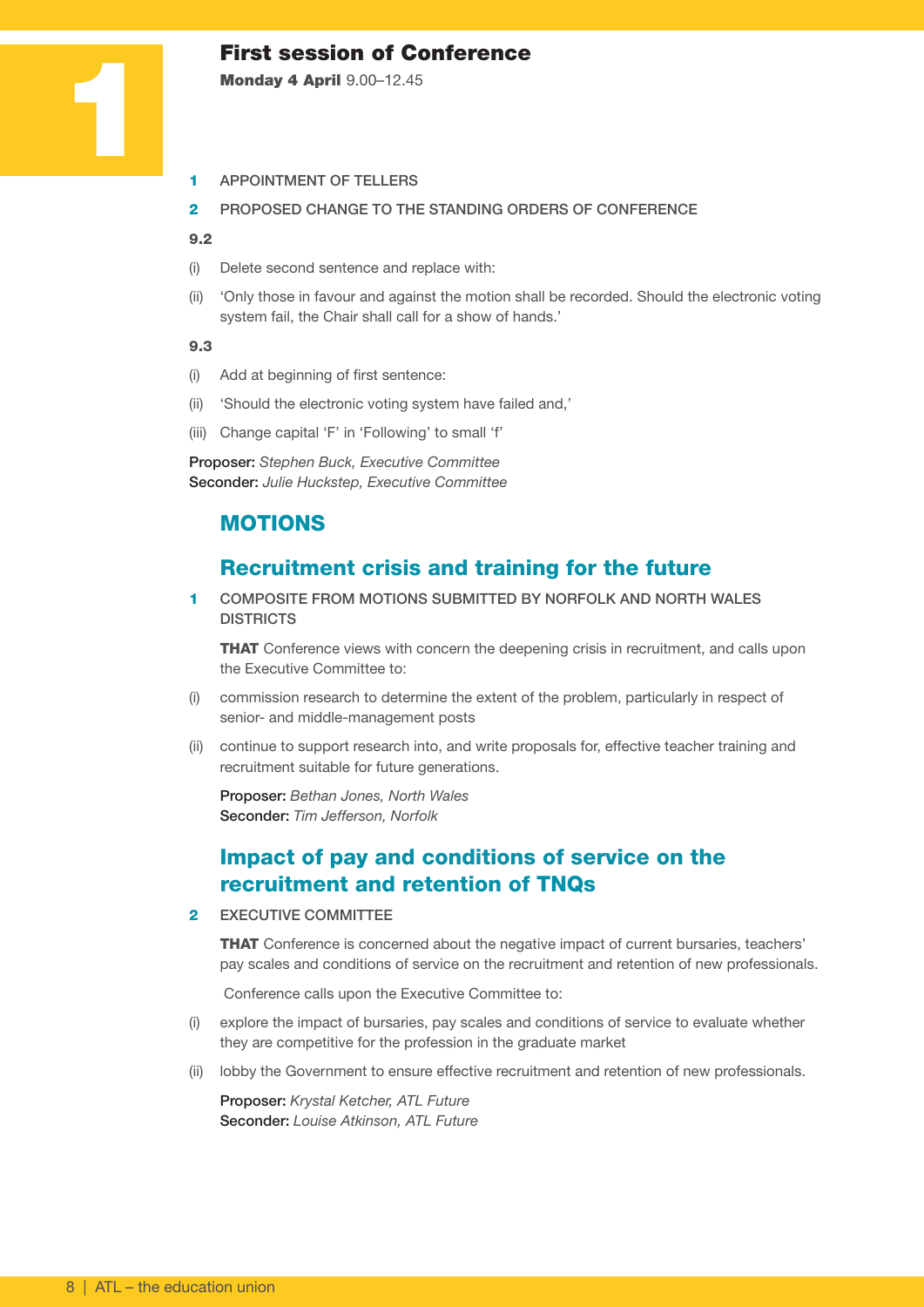

## PPA time

3 HUMBERSIDE

**THAT** Conference asks the Executive Committee to launch a campaign for teachers' PPA time to be increased by a factor that matches the increase in teachers' workloads as shown by ATL's and other recent surveys.

Proposer: *David Irvine* Seconder: *Colin Cranmer*

# Impact of workload on trainees and newly qualified (TNQ) teachers

#### 4 EXECUTIVE COMMITTEE

**THAT** Conference is gravely concerned about the impact of workload on TNQs' recruitment and retention.

Conference therefore calls upon the Executive Committee to:

- (i) lobby the Government to make significant changes to alleviate the workload of TNQs by highlighting the findings from the ATL workload tracker
- (ii) continue to call for a review of Ofsted which is deemed the greatest driver of workload
- (iii) provide evidence to Government of the impact of current changes to curriculum and assessment on teacher workload, and the impact on support for TNQs.

Proposer: *Huw Tindall-Jones, ATL Future* Seconder: *Ffion Ryan, ATL Future*

# The unrealistic and unrestrained demands on the private life and time of independent sector staff

#### 5 SOMERSET

**THAT** Conference is concerned at the expectation that independent school staff will respond to emails and phone calls from work and parents 24/7.

Conference calls upon the Executive Committee to conduct a survey of independent school members to gather specific data, distinct from general workload issues, and use its findings to produce guidelines for staff and employers in the independent sector.

Proposer: *Clare Kellett* Seconder: *Caroline Kolek*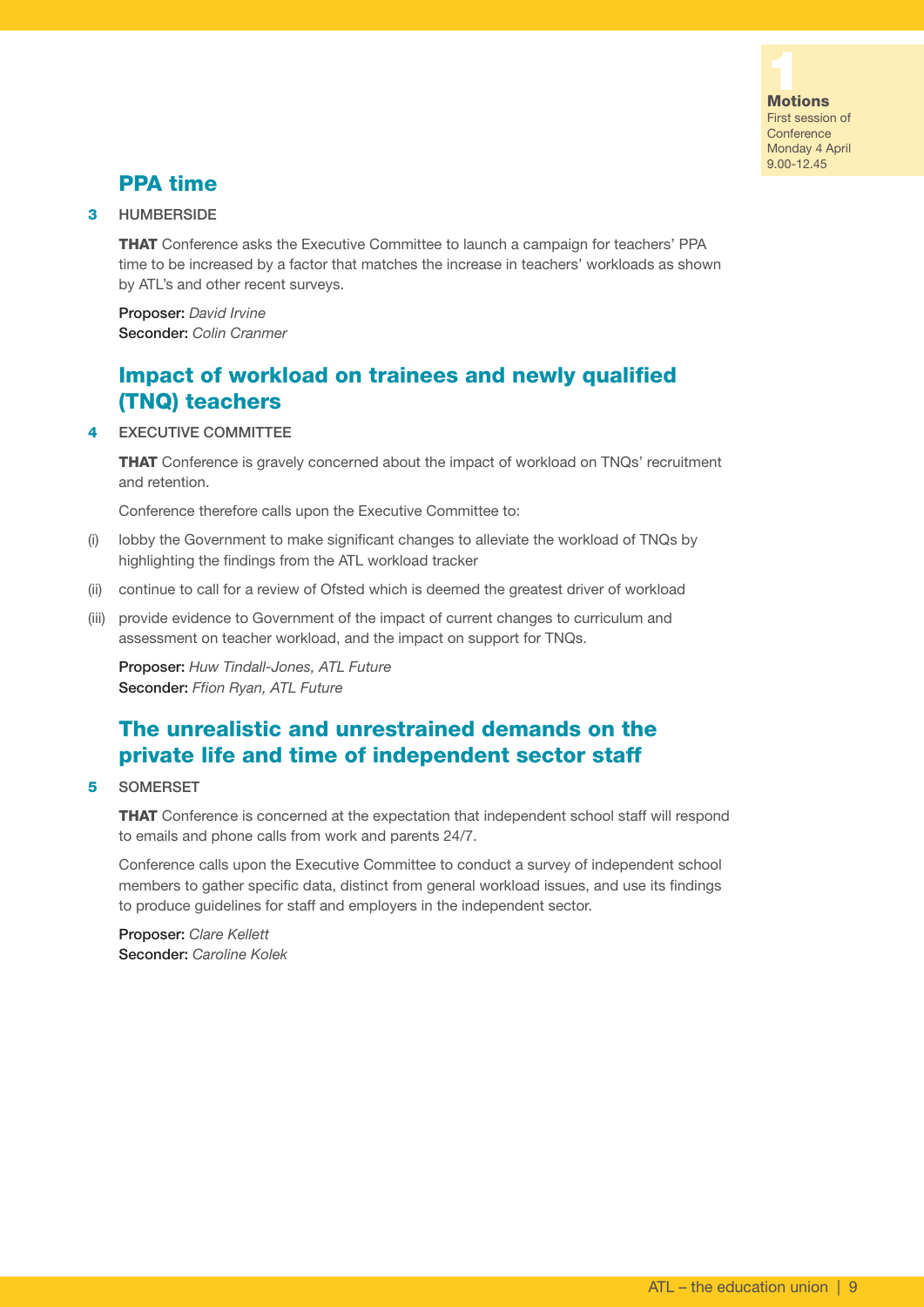

## Workload action

#### 6 CORNWALL

**THAT** Conference asks the Executive Committee to contact other teaching unions, if it considers it appropriate, with the aim of coming to an agreement to bring a motion on joint action to reduce the workload burden on teachers to their respective conferences in 2017.

Proposer: *Elizabeth Wells* Seconder: *Sarah Smith*

## High-quality mathematics CPD for primary teachers

#### 7 DORSET

**THAT** Conference recognises the necessity for primary teachers to be given access to highquality numeracy CPD. Conference asks the Executive Committee to promote such CPD to meet the increased demands of the new mathematics curriculum.

Proposer: *Milena Lee* Seconder: *Nic Preston*

## Tackling radicalisation and extremism in schools; 'Prevent' – protection or provocation?

#### 8 COMPOSITE FROM MOTIONS SUBMITTED BY BRENT AND WIRRAL DISTRICTS

**THAT** Conference notes with deep concern the Government's Prevent strategy, which is exacerbating Islamophobia and labelling, alienating and marginalising individuals and communities. Conference further notes that the National Union of Students has adopted a position of non-cooperation with the Prevent strategy.

Therefore, Conference:

- (i) believes that safeguarding is the appropriate route to deal successfully with such matters
- (ii) asks the Executive Committee to investigate the possibility of taking a similar position to the NUS, believing that, if possible, teacher, lecturer and student unions having a united position is important
- (iii) asks the Executive Committee to lobby the Government to provide adequate training of education professionals to raise further the understanding of such issues as alienation and marginalisation of individuals and communities, basic human rights, prejudice, racism and social division.

Proposer: *Hank Roberts, Brent* Seconder: *Rachel Razbully, Wirral*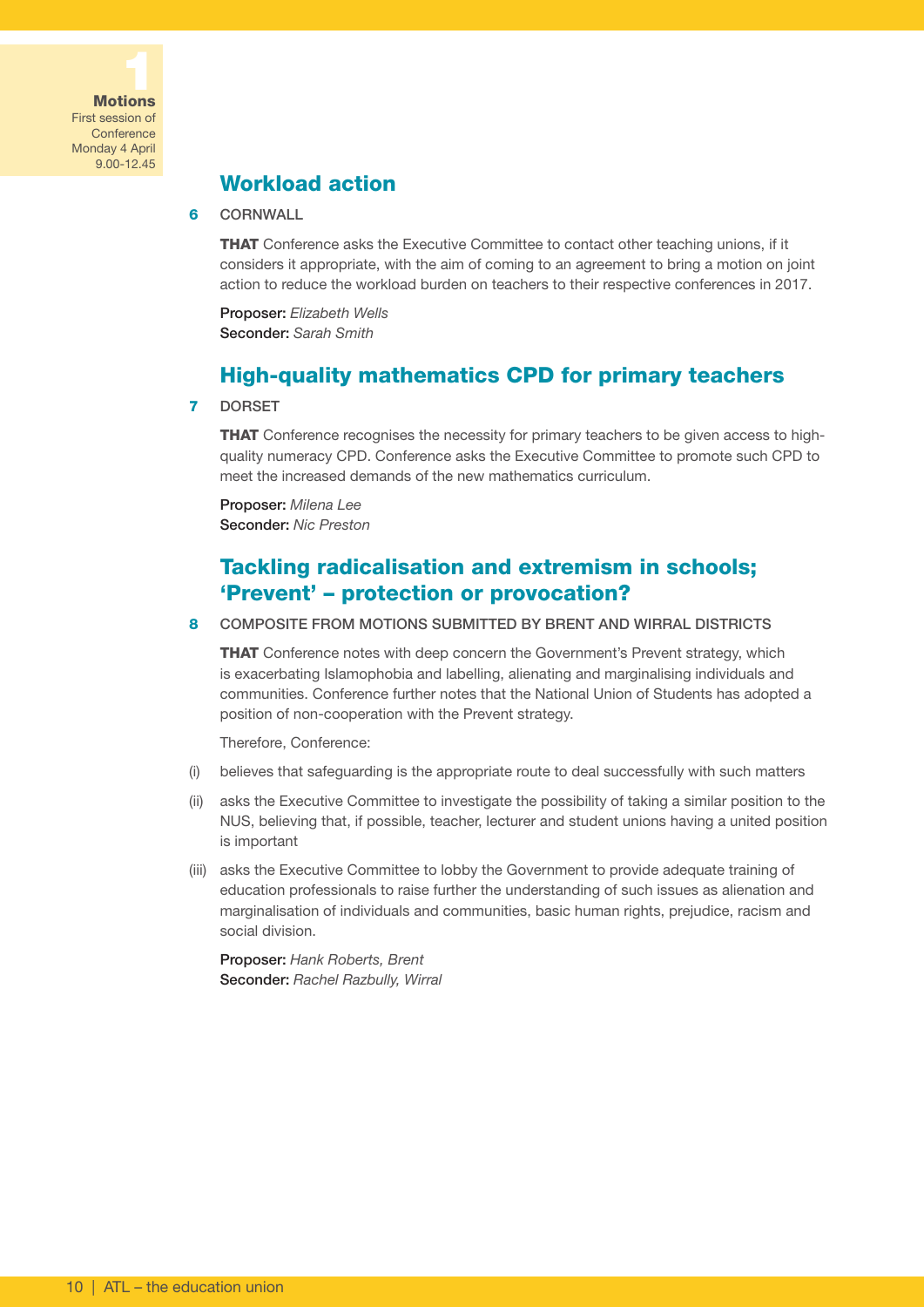Monday 4 April 16.00-18.30

# 2

# No confidence in the chief inspector of the Education and Training Inspectorate (ETI)

9 EXECUTIVE COMMITTEE

**THAT** Conference is disappointed that the recommendations of the Northern Ireland Executive's Inquiry into Inspection in 2013 have been scantly implemented. In particular, the most substantive recommendations of the Assembly Education Committee have not been implemented and/or accepted. Notably:

- **Recommendation 2:** *"that the school improvement services should be aligned with school inspection in a single organisation in line with the practice in Scotland"*
- **Recommendation 4:** that *"the school inspection complaints procedure should explicitly allow for the possibility of a revision to an inspection finding and that consideration should be given to a reformed school inspection complaints procedure which would allow for investigation by personnel outside of the inspectorate or the Department of Education".*

 Recommendation 2 has not been accepted and the Northern Ireland Teachers Council (NITC), of which ATL is an integral part, were explicitly advised by the chief inspector that she alone had "considered" Recommendation 4 and decided against implementing it.

 Conference therefore has 'no confidence' in the chief inspector of the Education and Training Inspectorate in Northern Ireland.

Proposer: *John Pollock* Seconder: *Mark Montgomery*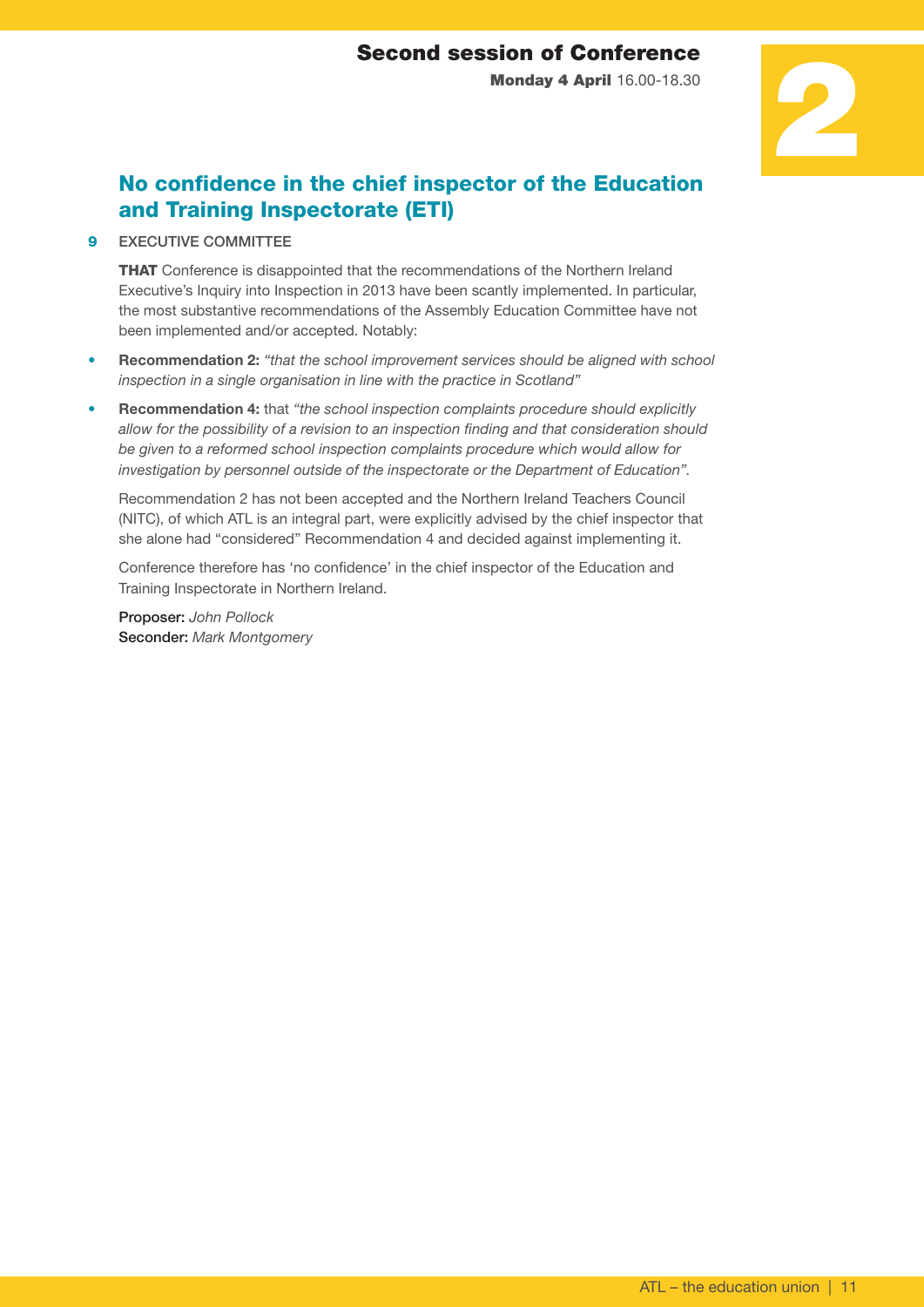

## An education system that empowers all

10 COMPOSITE FROM MOTIONS SUBMITTED BY BERKSHIRE AND CAMBRIDGESHIRE & PETERBOROUGH DISTRICTS

**THAT** Conference notes the Confederation of British Industry's (CBI's) call for a wholesale review of 14-18 education with the aim to create a system that delivers academic, vocational and combined options for all young people.

Conference also notes that there are only 6% of young people on apprenticeship programmes in England as the Government has not yet developed a strategy to encourage employers to provide good-quality programmes in the quantity that it has promised.

Conference therefore calls upon the Executive Committee to work with appropriate organisations and bodies to:

- (i) construct a clear counter-narrative to the Government's default depiction of any criticism of their measures as 'the soft bigotry of low expectations' (Nick Gibb, September 2015)
- (ii) lobby the Government to promote the arts and vocational and creative skills, giving them parity of funding and status with academic options
- (iii) campaign to raise the awareness of parents and the public that the country needs all its young people to be given the opportunity to succeed at what they're good at, not be failed by a misguided, exclusive and ill-informed focus on the academic
- (iv) campaign to reverse cuts to further education funding and provide adequate funding for high-quality apprenticeship programmes linked to long-term employment.

Proposer: *Richard Hand, Berkshire*

Seconder: *Wendy Wilderspin, Cambridgeshire & Peterborough*

## Amendment submitted by the Executive Committee

Add after the first paragraph:

Conference is deeply concerned with the lack of vision the Government has for further education compared to our competitors, countries which appear to have, for example, a clear vision, adequate levels of funding, high levels of participation with business and industry, and parity of status with academic learning.

Add new (i) and (ii) as below:

- (i) highlight the damage being done to the sector and its vocational learners
- (ii) highlight the worrying signs that the sector is increasingly run on private sector lines with business as its sole focus rather than education as its foundation.

Renumber the paragraphs that follow accordingly.

Proposer: *Sarah Johnson, AMiE Council* Seconder: *Colin Sawers, AMiE Council*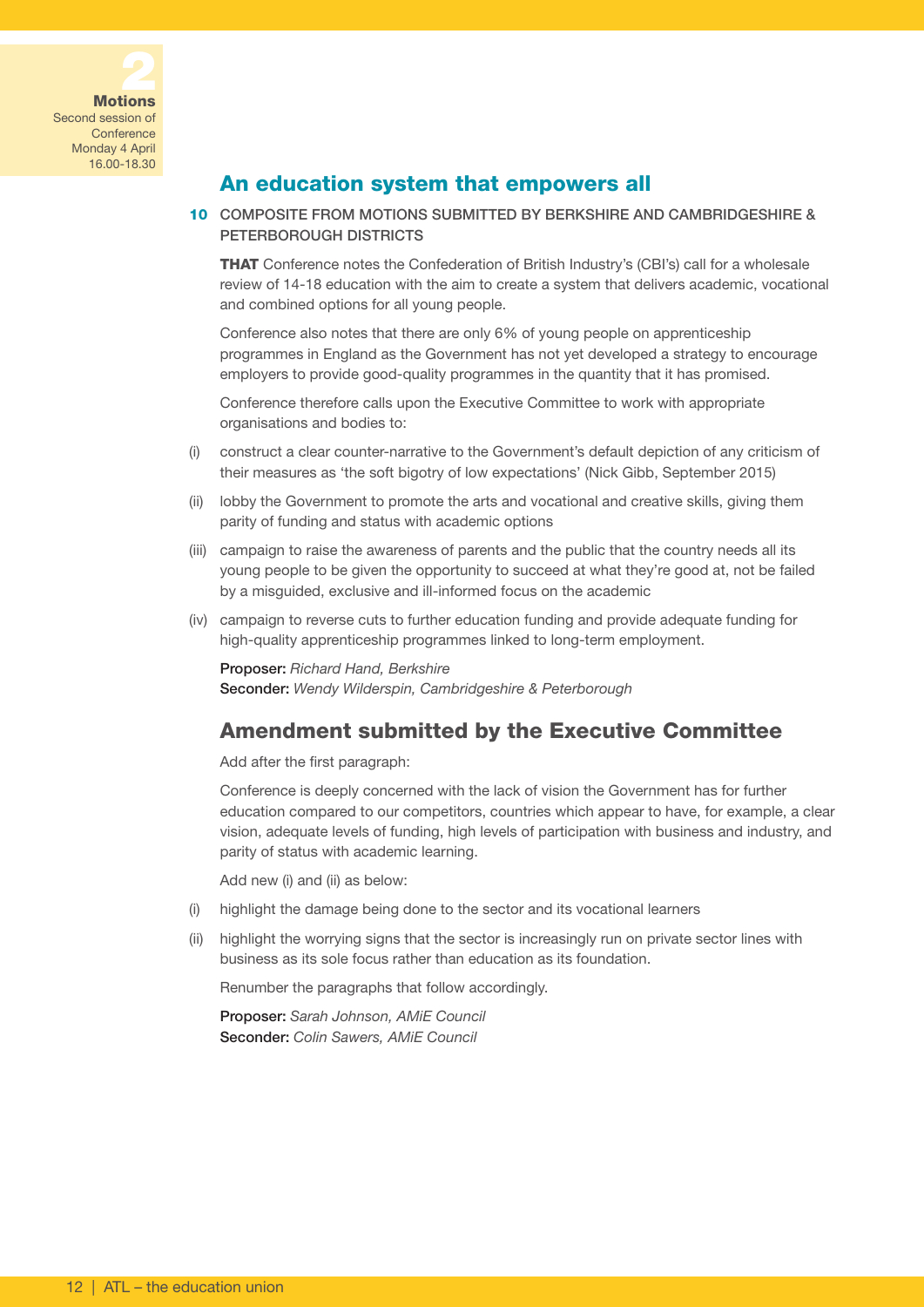

# The appropriateness or otherwise of some further education courses

#### 11 WIRRAL

**THAT** Conference asks the Executive Committee to commission research as to the veracity of the suspicions amongst some further education staff and the wider educational community that FE is in danger of becoming a depository for some young people who have been failed by the system and who would be at risk of falling into the not in education, employment or training (NEET) classification.

Proposer: *Wendy Thompson* Seconder: *Rachel Razbully*

## Further education area reviews

#### 12 COMPOSITE FROM MOTIONS SUBMITTED BY BIRMINGHAM AND NOTTINGHAMSHIRE **DISTRICTS**

**THAT** Conference is alarmed at the possible outcomes of the FE area reviews that aim to undermine the survival of smaller, local sixth form and FE colleges, which are often more effective at serving their local communities than the giant FE colleges which may emerge from the process.

Conference therefore calls upon the Executive Committee to:

- (i) campaign to protect the survival of valuable and already very efficient local sixth form and FE colleges as distinct colleges accountable to their local communities
- (ii) take all steps possible to persuade the Government to maintain stability in this sector following the outcome of these reviews.

Proposer: *David Ambler, Birmingham* Seconder: *Simon Holland, Nottinghamshire*

## A need to enhance leadership by restoring the essential link with the moral purpose underpinning effective and sustainable education

#### 13 EXECUTIVE COMMITTEE

**THAT** Conference notes the AMIE/ATL draft report on the trends in school and college leadership that highlights how it is becoming much more hierarchical and corporatised. This in turn prompts more instances of less than adequate care and respect paid to both staff and learners' core needs in the thirst to succeed at all costs in the incessant pursuit of business results.

Conference therefore calls on the Executive Committee to build on this report and produce an action plan as part of ATL's Shape Education campaign in an effort to raise awareness of what is happening, the damage it is causing and what, through working with others, can be done to address the problems identified.

Proposer: *Robin Bevan* Seconder: *Julia Neal*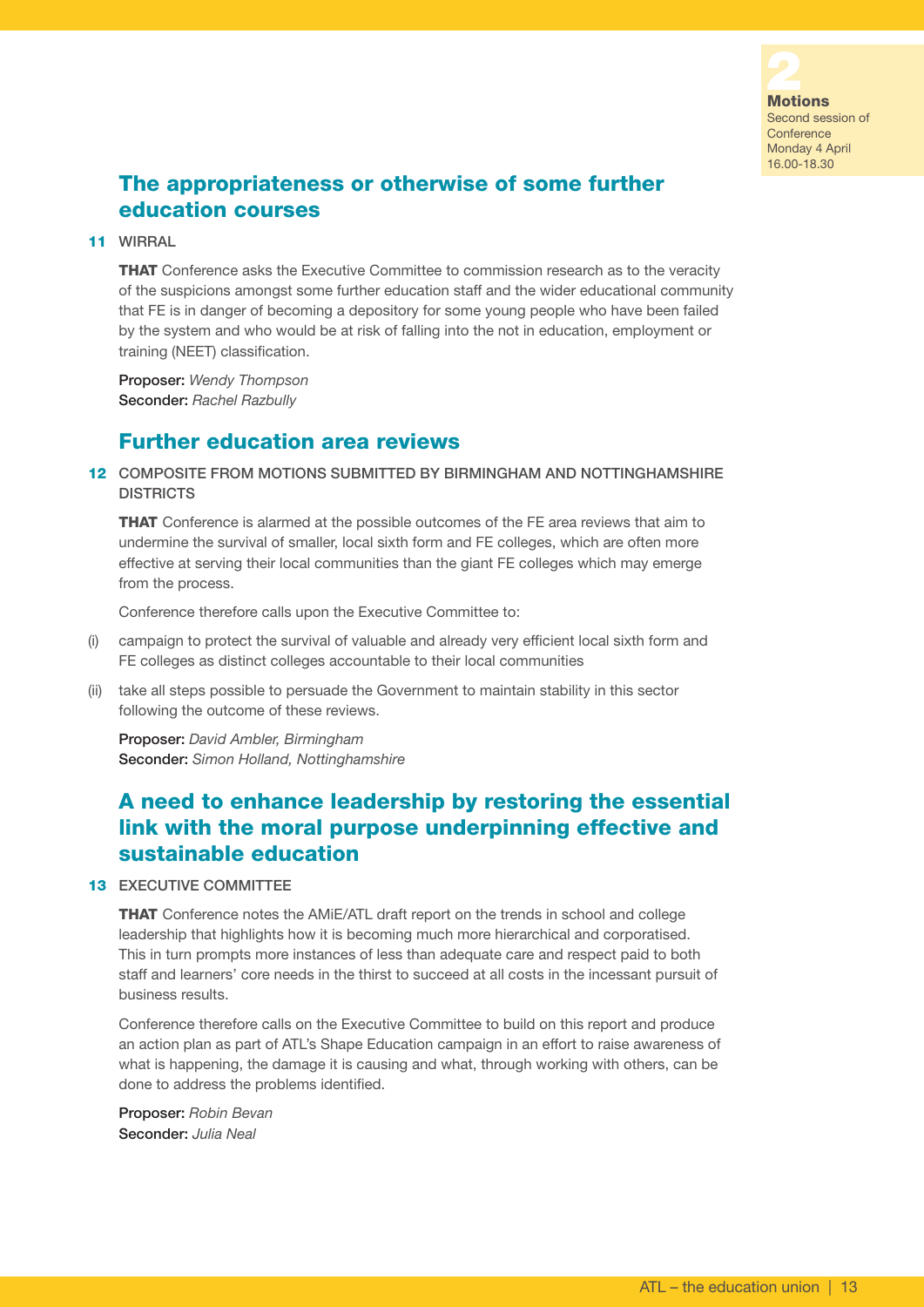

# Challenge gender bias within educational sector management

#### 14 DERBYSHIRE

**THAT** Conference notes that despite vast social change in the last century and laws specifically written up to protect matters of equality, evidence from official sources strongly suggests that female (and non-cisgender male) professionals from the education sector are vastly under-represented at senior-management levels.

Conference commends the equalities work of ATL staff and officers, and calls on the Executive Committee to continue to investigate, highlight and campaign on these issues both nationally and locally.

Proposer: *Judith Cliff* Seconder: *Matthew Sharratt*

## Job applications

### 15 YORK AND NORTH YORKSHIRE

THAT Conference asks the Executive Committee to lobby the Department for Education to develop a single application form for teacher applications in the United Kingdom, which would only need to be updated by an applicant when new CPD or new employment is added rather than all educational and work history being rewritten for each application.

Proposer: *Liz Smith* Seconder: *Graham Easterlow*

## Professional standards for teaching assistants

#### 16 INDIVIDUAL MEMBER

THAT Conference deplores the Government's decision to abandon the publication of the *Professional Standards for Teaching Assistants*. These standards include an emphasis on professionalism and proper provision of CPD – which would benefit all educational establishments, staff and pupils.

Conference therefore asks the Executive Committee to:

- (i) convey our displeasure to the secretary of state for education
- (ii) ensure that every member is aware of and has access to a copy of the *Professional Standards for Teaching Assistants* along with the preface and supporting guidance
- (iii) promote the standards to our members.

Proposer: *Kathryn Booth, Dorset* Seconder: *Susan Coates, Durham*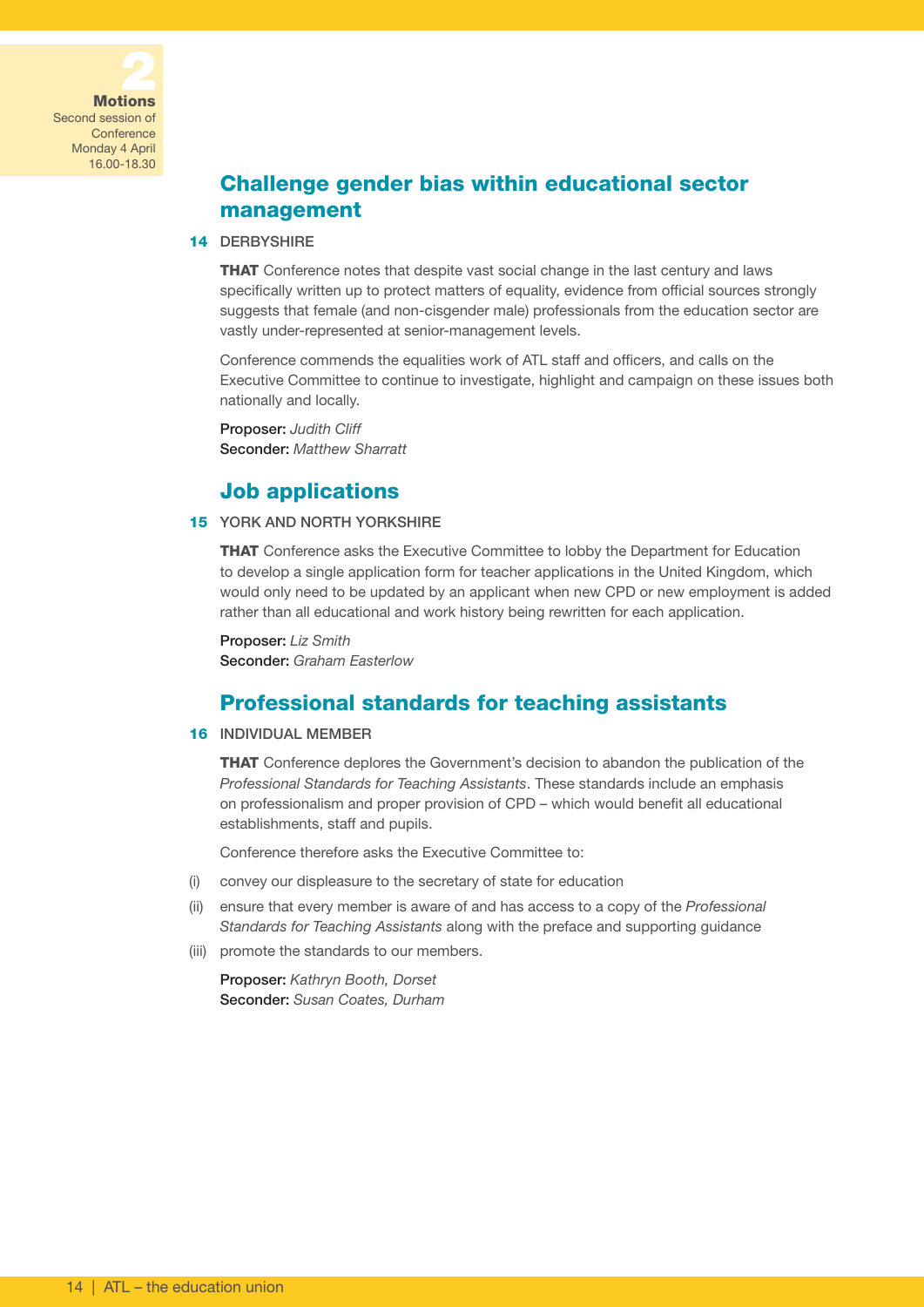

# Teaching assistants shouldn't have to have degrees

#### 17 DERBYSHIRE

**THAT** Conference is alarmed that some schools/academies are requiring degrees as part of the person specification for teaching assistants. This seems to be an attempt to get teachers on the cheap, because pay is not adjusted accordingly and yet there appears to be an expectation that this can then become a watered-down unregulated form of 'induction to teaching' while providing cheap cover and teaching.

Conference calls on the Executive Committee to:

- (i) monitor this alarming trend
- (ii) highlight that this is one consequence of the Government refusing to publish the teaching assistant standards
- (iii) remind all parties that national pay and conditions would help to prevent such bizarre activity, thus maintaining pressure on the Government to go back to the negotiating table and establish a national body for pay and conditions, with national role profiles for all statefunded educational establishments.

Proposer: *Cathy Tattersfield* Seconder: *Julie Nall*

## School Support Staff Negotiating Body

#### 18 INDIVIDUAL MEMBER

THAT Conference notes the creation in 2009 of the School Support Staff Negotiating Body (SSSNB), which was an attempt to address the low pay rates of local government employees, with no national pay structure and on different pay rates in different local authorities, including ATL classroom support staff members.

Conference further notes the SSSNB was promptly dumped in 2010 by the incoming coalition Government, and with it went the chance to address the appalling low pay of our support staff. Michael Gove, education secretary of state, said the body "did not fit well with the Government's priorities for greater deregulation" and to date there remain no statutory pay scales for education support staff in schools.

Conference asks the Executive Committee to campaign and lobby for the restoration of the SSSNB.

Proposer: *Katie Harrison, Warwickshire* Seconder: *Laura Kisby, Warwickshire*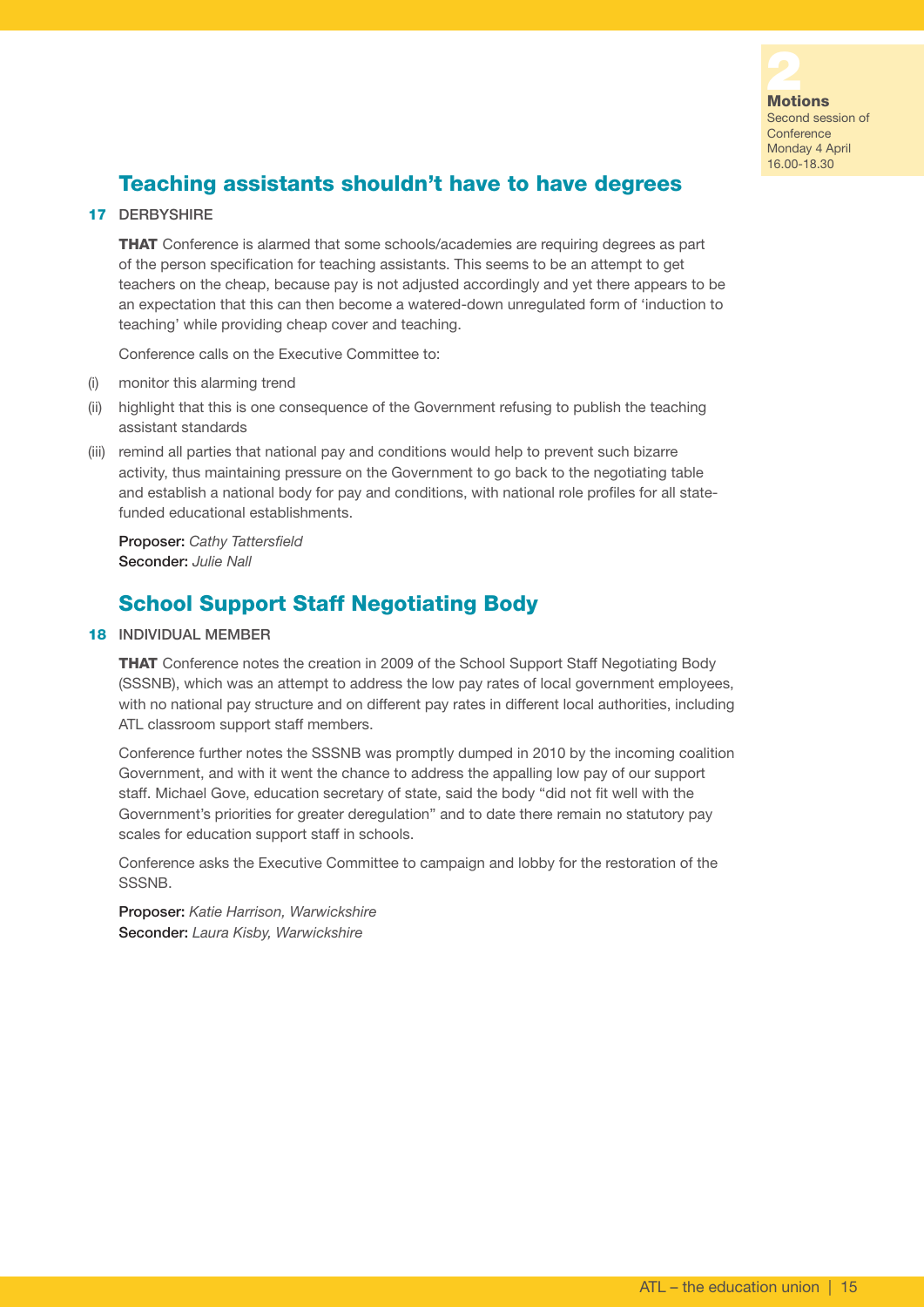

## Term-time contracts and sick pay

#### 19 EXECUTIVE COMMITTEE

**THAT** Conference notes the increase of term-time as opposed to full-time support staff contracts and that there are now at least 300,000 term-time support staff in England. Given that the outdated local government national agreement (called the Green Book) takes no account of this increasing change in employment, the rules for calculating sick pay entitlement can lead to holiday periods, when term-time staff are effectively out of contract, being counted as sickness absence. This can have a particularly disastrous effect on ATL's low-paid members financially when on long-term sickness absence.

Conference therefore asks the Executive Committee to lobby, where appropriate, to amend the Green Book (part 2.10) to include a different sick pay entitlement calculation for term-time staff which does not result in them suffering a detriment.

Proposer: *Edwina Shachar, Support Staff Members' Advisory Group* Seconder: *Debbie Polwarth, Support Staff Members' Advisory Group*

## Supply teaching

#### 20 NEWCASTLE UPON TYNE

**THAT** Conference notes the minefield that is supply teaching and the increasing number of members working for supply agencies.

Conference therefore asks the Executive Committee to lobby Government to:

- (i) create a supply agency charter mark
- (ii) produce a database of recommended supply agencies across the UK to ensure our members enjoy the benefits of working for a reputable and reliable supply agency.

Proposer: *Vincent Usher* Seconder: *Debbie Polwarth* 

## Financial allocation to local government

#### 21 OXFORDSHIRE

**THAT** Conference notes that central Government funding to local councils is totally insufficient to cover basic services. This will ultimately have a devastating impact on the young and vulnerable in society and create a greater financial burden in the long term.

Conference therefore calls upon the Executive Committee to lobby Government:

- (i) for increased central funding to local councils, instead of Government encouraging a rise in council tax payments
- (ii) for children's centres to be protected within that budget.

Proposer: *Diane Wilson* Seconder: *Joy Wilson*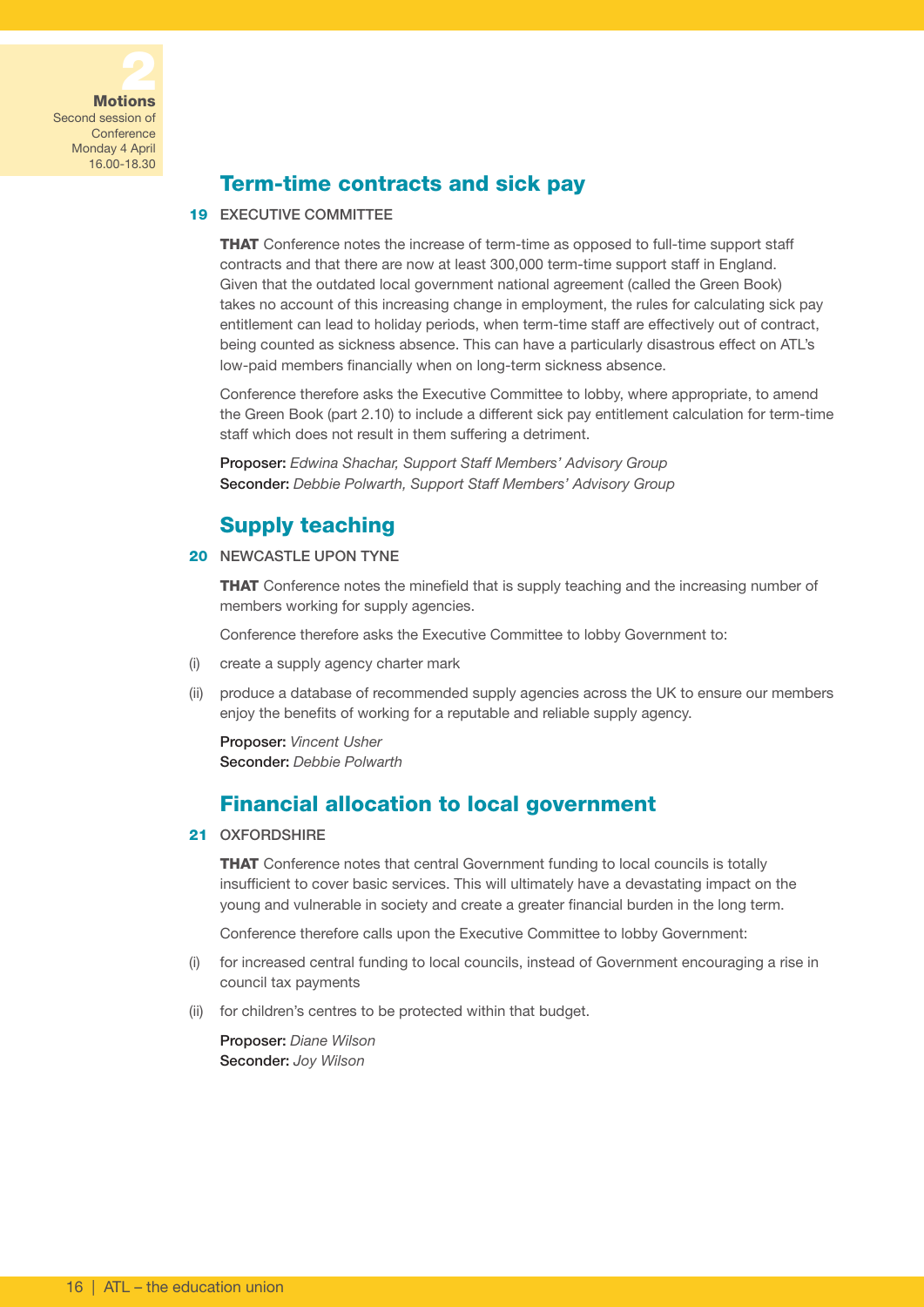# Third session of Conference

Tuesday 5 April 9.00-12.45

# 3

# Asbestos

#### 22 INDIVIDUAL MEMBER

**THAT** Conference congratulates the TUC on its decision in April 2015 to campaign for new legislation requiring the removal of all asbestos from workplaces and public buildings in the UK by 2035.

Conference believes that the phased removal of asbestos must be based on:

- (a) surveys and risk assessments for all the asbestos (inaccessible, hidden and presumed)
- (b) risk assessments that take into account the high level of disturbance caused by normal classroom activities
- (c) the impact of building deterioration on asbestos condition.

Conference also believes that parents must be informed of the presence of asbestos in their school, its existing state, how it is being managed and any removal plans. This should be done by requiring information to be available on school websites and parents' attention drawn to it.

Conference therefore asks the Executive Committee to seek to ensure that:

- (i) the Government's removal policies are based on the above
- (ii) every school ATL health and safety representative is sent a copy of the TUC booklet on how to negotiate for asbestos-free workplaces
- (iii) the Government is aware that the removal of asbestos from schools must be given a high priority because of the evidence that children are more vulnerable to asbestos.

Proposer: *Hank Roberts, Brent* Seconder: *Jean Roberts, Inner London*

## Holiday hunger – filling the gap

#### 23 INDIVIDUAL MEMBER

**THAT** Conference notes that ATL has long supported the End Child Poverty campaign and the provision of free school meals.

Conference recognises the effect of poverty on learning and attainment and also the drop-off of attainment which can occur following the long summer break.

Conference therefore asks the Executive Committee to support and publicise the campaign of the All-Party Parliamentary Group on School Food and to urge all UK Governments to:

- (i) commission research into the scale of child hunger in the UK and its effects on learning
- (ii) develop policy to support holiday provision programmes that include meals and enrichment activities
- (iii) fund the development of resources and training for organisations to deliver and support new and existing holiday provision programmes.

Proposer: *John Puckrin, Inner London* Seconder: *Niamh Sweeney, Cambridgeshire & Peterborough*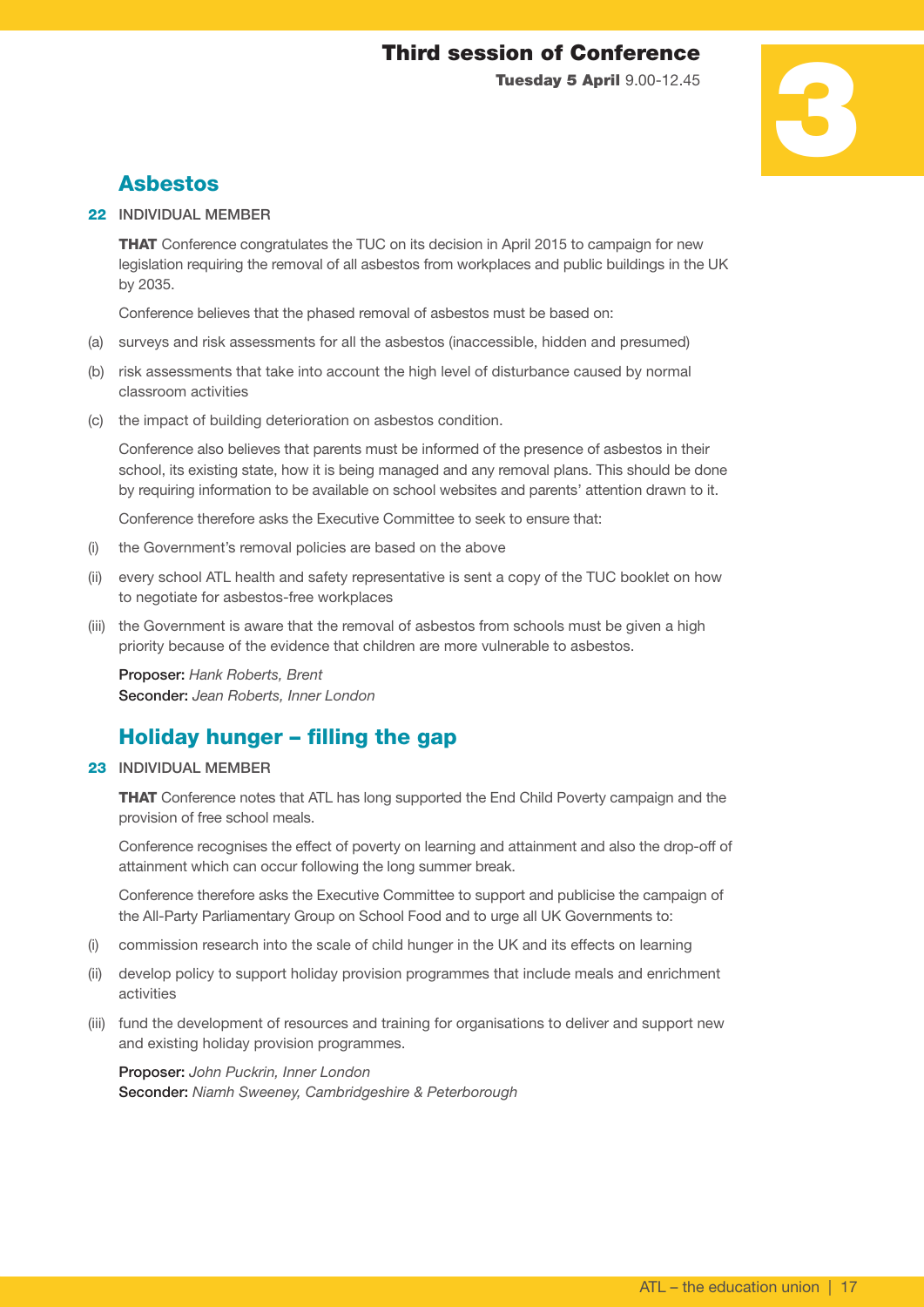

Third session of **Conference** Tuesday 5 April 9.00-12.45

# Pupil premium/pupil deprivation grant

#### 24 NORTH WALES

**THAT** Conference, while welcoming additional support for pupils from deprived backgrounds, recognises the difficulties of targeting support for identified pupils, and calls on the Executive Committee to press for the primacy of professionalism in providing such support.

Proposer: *Maxine Bradshaw* Seconder: *Richard Griffiths*

## Use of pupil premium

#### 25 BRENT

**THAT** Conference notes with serious alarm that pupil premium funding can be misused. Conference asks the Executive Committee to survey members for examples of incorrect use of pupil premium funding in their workplaces to ascertain the extent of these practices.

Further, Conference asks the Executive Committee to lobby the Government to ensure that there is a transparent system where money allocated to schools is clearly identified as going to those areas it should be, with proper and regular checks to ensure this.

Proposer: *Azra Haque* Seconder: *John Roche*

## **Counselling**

#### 26 EXECUTIVE COMMITTEE

**THAT** Conference instructs the Executive Committee to promote awareness of mental health issues in schools and to campaign to ensure that all pupils should have access to an appropriately trained, dedicated counsellor.

Proposer: *Helen Porter, Independent and Private Sector Advisory Group* Seconder: *Brian Metcalf, Independent and Private Sector Advisory Group*

## The impact and validity of targets: the holistic approach to staff and students' well-being

#### 27 SOMERSET

**THAT** Conference is concerned at the impact of targets (eg Fischer Family Trust) on students and staff. Further, it has no confidence in the validity of their use and misuse in measuring students' success. Conference is aware of the effects of this stress on staff and students, ranging from increased absence and early departure from the profession to mental health issues.

Conference therefore calls upon the Executive Committee to:

- (i) lobby for the rejection of the meeting or non-meeting of targets as a measure of achievement
- (ii) investigate the funding of pastoral care in schools
- (iii) ask the Government to research the numbers of students suffering from issues such as poor mental health, to safeguard future funds available for pastoral care.

Proposer: *Clare Kellett* Seconder: *Rebecca Yates*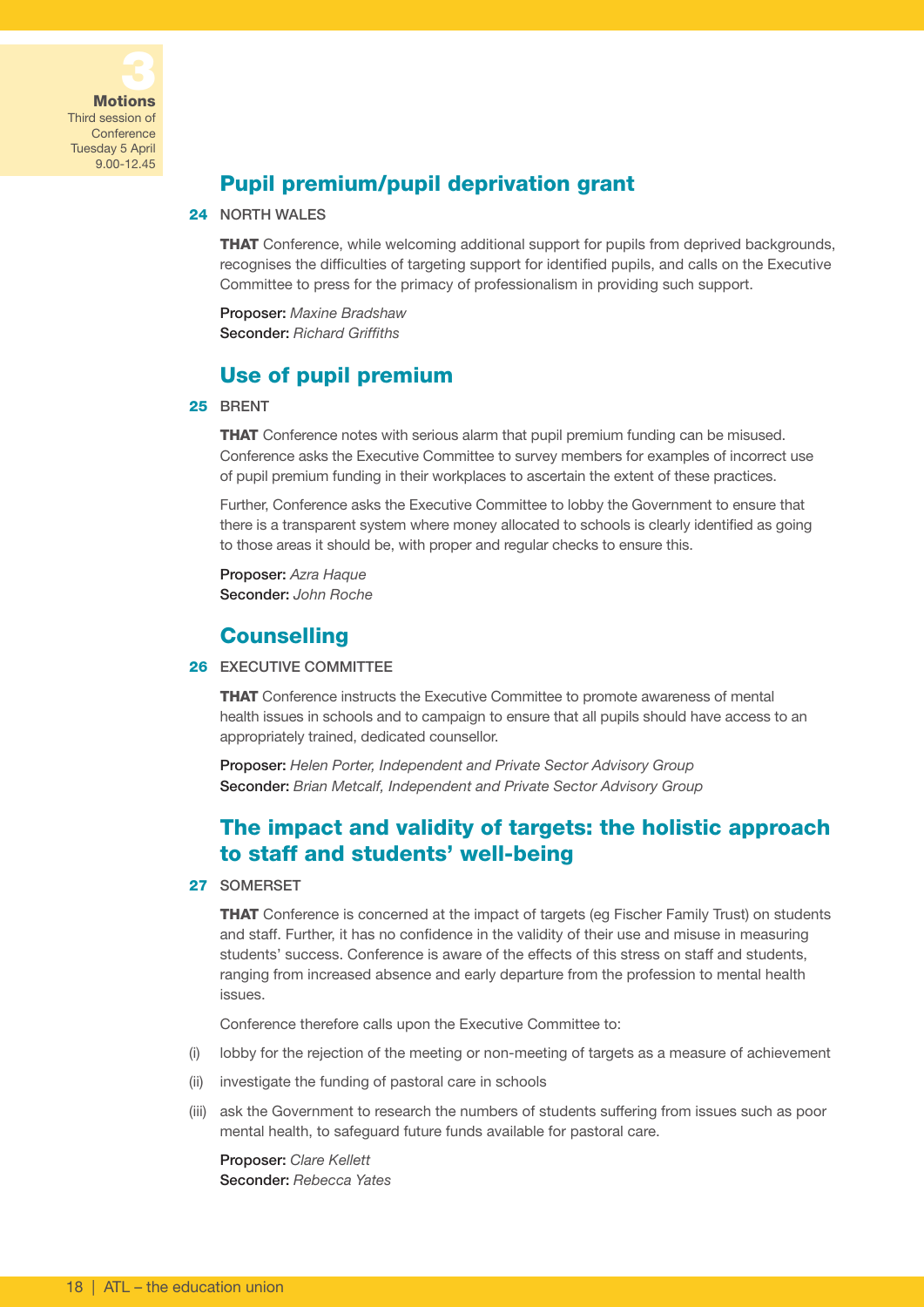

# Mental health issues and suicide in men

#### 28 BERKSHIRE

**THAT** Conference is alarmed by the suicide rate among men, which is disproportionately higher than that of women, and recognises that suicide is the biggest killer of men under 50. Conference is concerned that members, who are increasingly suffering from the stress of an unmanageable workload as well as the burden of financial hardship in many cases, are at risk. Conference is also concerned about the young men whom we educate and wishes to raise awareness of this issue and the agencies which can support those contemplating suicide.

Conference therefore calls upon the Executive Committee to:

- (i) raise awareness of this issue and work with other organisations to promote good mental health in men so that they are encouraged to talk about difficult thoughts and feelings
- (ii) work alongside other agencies such as CALM, Papyrus and Samaritans to develop resources for regional officials, branch secretaries, workplace reps and members to help build knowledge and understanding of the contributory factors, signs of suicidal intent and providers of specialist mental health support for men.

Proposer: *Helen Porter* Seconder: *Karam Bales* 

## Challenging gender identity prejudice in education

29 EXECUTIVE COMMITTEE

THAT Conference deplores the paucity of meaningful and informed discussion of gender identity and trans issues within schools and colleges. Young people with questions about or an interest in gender identity have very few reliable sources with which to counter the factually incorrect, prejudicial and abusive messages that often prevail in social media, traditional media and on the internet.

Conference therefore calls upon the Executive Committee to:

- (i) provide information to help members support young people to explore identity issues in a safe environment
- (ii) campaign for specific funding for staff to be trained by specialist organisations to support their students
- (iii) lobby Government to ensure that all schools and colleges provide specific training for all leadership teams and governors in supporting all their staff
- (iv) promote Lesbian, Gay, Bisexual and Trans History Month (LGBT HM), using it to challenge gender stereotypes and celebrate trans role models.

Proposer: *Julia Neal, Equality and Diversity Committee* Seconder: *Nic Preston, Equality and Diversity Committee*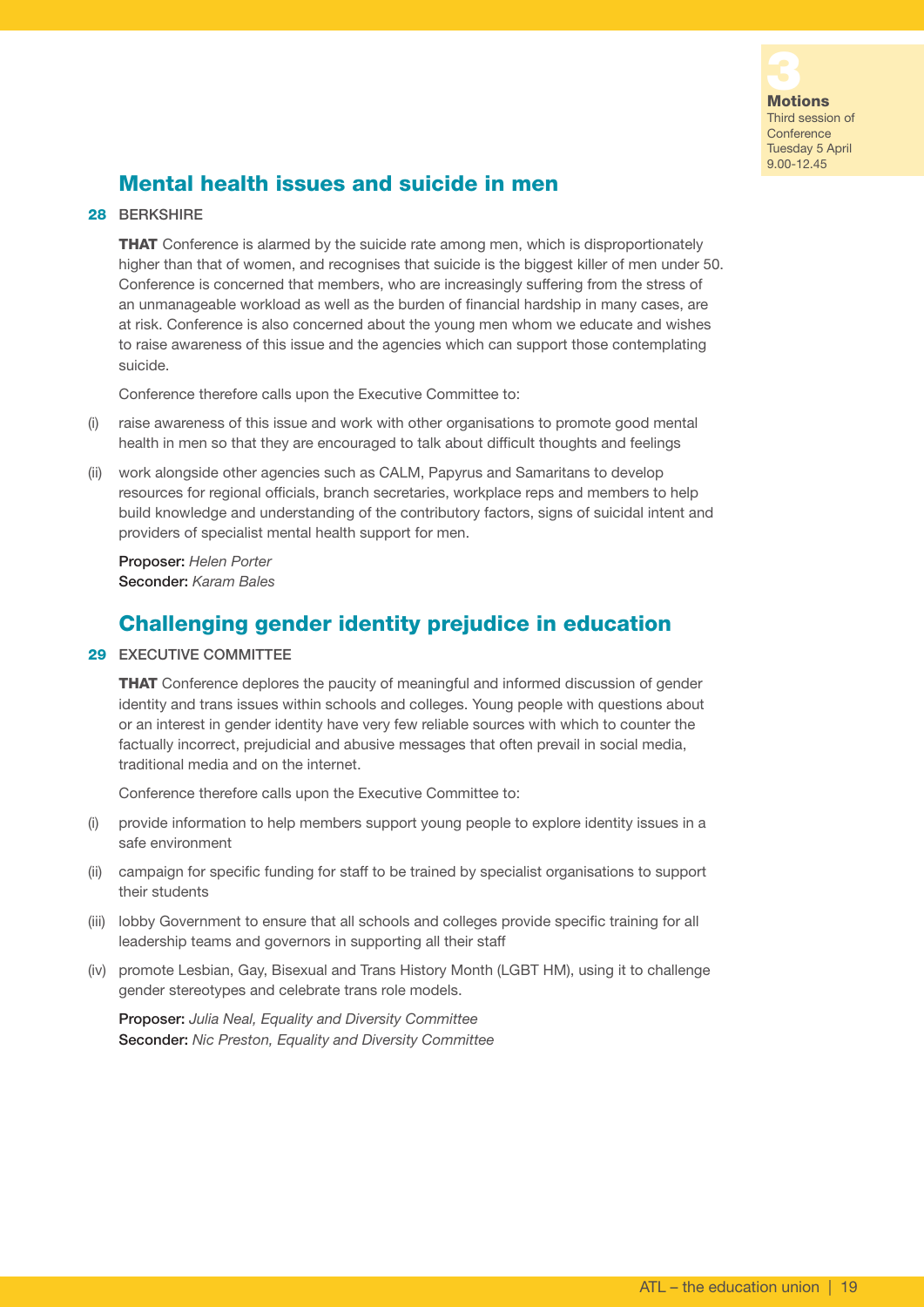

Third session of **Conference** Tuesday 5 April 9.00-12.45

# Sexist bullying and harassment of students

#### 30 BERKSHIRE

**THAT** Conference is concerned about the prevalence of sexist bullying and harassment of students in schools and colleges. Conference deplores such bullying and commits to assist members to identify such bullying and harassment, and equip them with the necessary skills to prevent and curtail such behaviour.

Conference therefore calls upon the Executive Committee to:

- (i) publish a definition of sexist bullying and harassment (with appropriate examples) on the ATL website
- (ii) work alongside other organisations to provide resources and CPD for members to help build knowledge, awareness and understanding of how best to prevent and deal with this type of bullying.

Proposer: *Helen Porter* Seconder: *Martyne Ellard*

## Mental health and neurodiversity – break the taboo

#### 31 SURREY

THAT Conference agrees that ATL members with mental health or neurodiverse conditions need to feel that they will be supported in being open with employers and seeking reasonable adjustments where applicable.

Conference therefore calls upon the Executive Committee to mount a campaign demonstrating support for members with neurodiverse conditions or mental health issues.

Proposer: *Tamsin Honeybourne* Seconder: *Neil Whitmore*

## Caring and education should not be mutually exclusive

#### 32 SURREY

**THAT** Conference notes that under current legislation, carer's allowance cannot be paid if a person (aged 16 or over) is in full-time education or studying for more than 21 hours per week, despite children being required to be in education or training until they are 18. Even if a carer chooses a course that is close to home and only requires attendance two days per week (many FE/HE colleges now do this with 'full-time' degrees) in order that they can still be a carer, they lose their allowance. Carers, who may be our children or partners, are required to sacrifice their education or their allowance.

Conference asks the Executive Committee to draw attention to this issue and put pressure on the Government to allow flexibility to consider individual applications for carer's allowance from those in 'full-time' education or studying for more than 21 hours a week, lest they sacrifice their education to care.

Proposer: *Tamsin Honeybourne* Seconder: *Penny Goddin*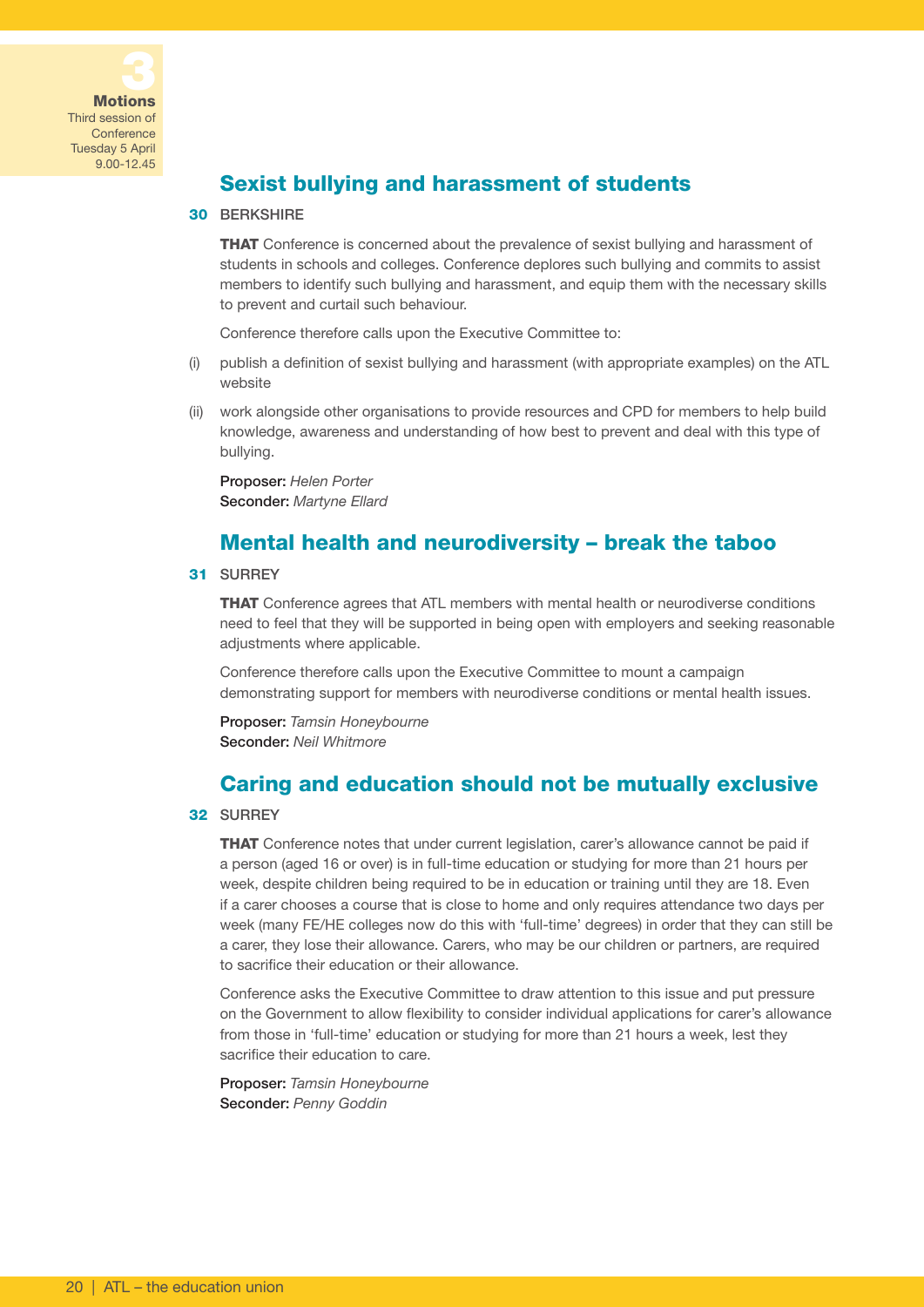

# Lack of eye-testing provision in schools

#### 33 INDIVIDUAL MEMBER

THAT Conference believes that the systematic failure of local authorities to provide eyetesting provision in schools has severe consequences for learning and behaviour.

Research suggests that typically 25% of children have sight problems. At present fewer than a third of councils are providing comprehensive sight testing, meaning that over a million children are running the risk of undiagnosed sight issues – with obvious negative consequences for their education.

Conference asks the Executive Committee to lobby Government to ensure that local authorities reintroduce eye testing.

Proposer: *Andrew Ribbans, Kent* Seconder: *Julie Huckstep, Kent*

## Legal liability using school and personal vehicles for school purposes

#### 34 EXECUTIVE COMMITTEE

THAT Conference calls on the Executive Committee to raise awareness amongst members of the potential dangers and legal liabilities when driving vehicles for school use. Conference also calls on the Executive Committee to campaign for all schools and colleges, including in the private sector, to have a robust policy and protocol for the use of any vehicles for school or college purposes, including clear legal responsibilities and the provision of appropriate training and time to undertake any necessary safety provision.

Proposer: *Graham Easterlow, Independent and Private Sector Advisory Group* Seconder: *Alastair MacPherson, Independent and Private Sector Advisory Group*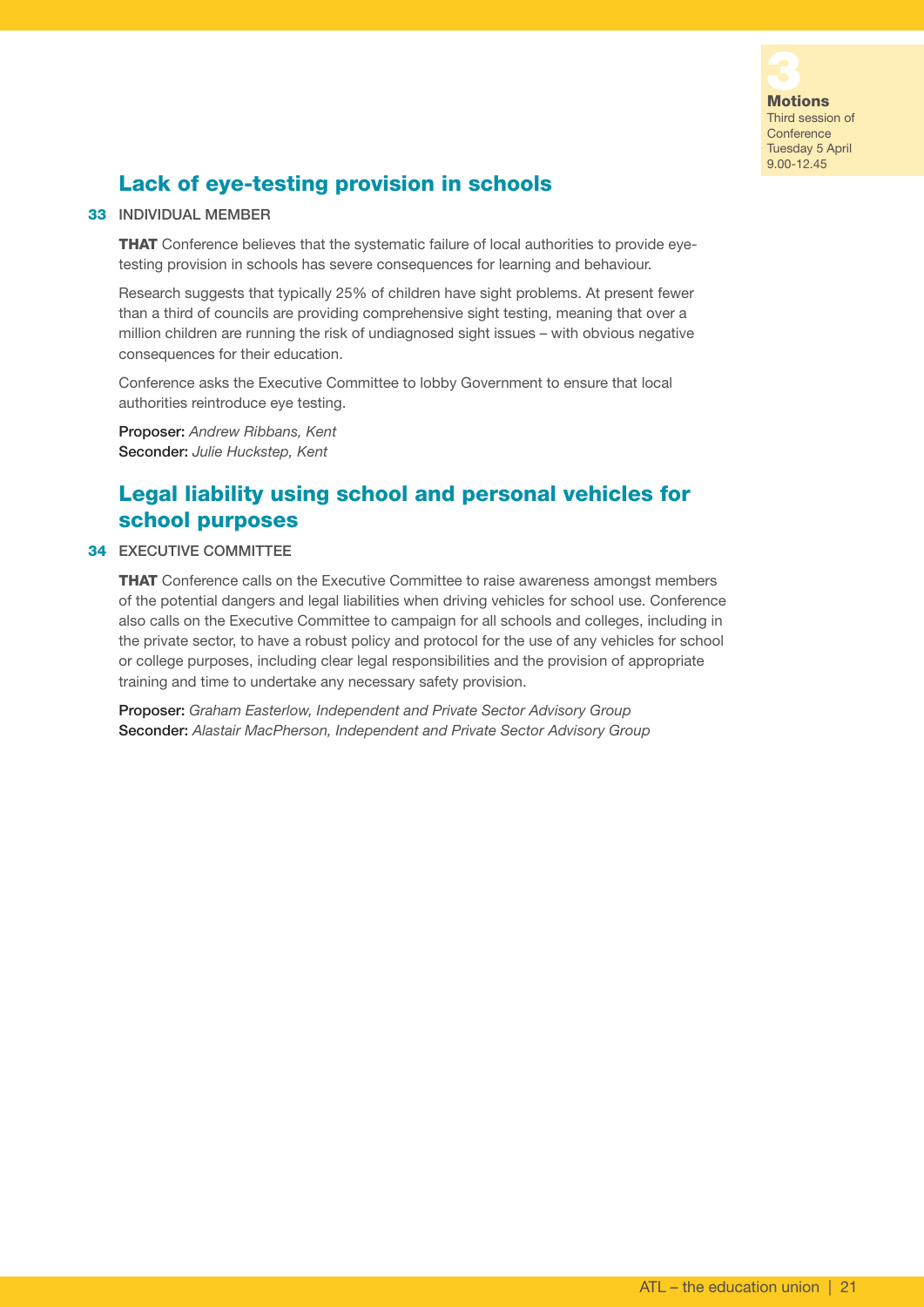## Fourth session of Conference

Tuesday 5 April 15.45-16.45



# What should we tell our daughters?

#### 35 EXECUTIVE COMMITTEE

**THAT** Conference celebrates the 46th anniversary of the Equal Pay Act 1970 later this year and the introduction of the Equality Act 2010 which prohibits any less favourable treatment between men and women in terms of pay and conditions of employment.

Further, Conference notes that, according to the Fawcett Society, 9 November marks Equal Pay Day – the date in the year from which women in Britain effectively work for nothing until the end of the year, due to the 14.2% gender pay gap.

Conference calls upon the Executive Committee to:

- (i) develop campaign materials and resources for members and reps to highlight the Equal Pay campaign in educational workplaces, especially in relation to performance-related pay
- (ii) support organisations that work in the area of gender equality to develop resources on the gender pay gap for young people, parents and teachers
- (iii) join the Equal Pay Day campaign to end the less favourable treatment of women and girls
- (iv) confirm that ATL is a fair employer and that there is no gender pay gap in our own organisation.

Proposer: *Niamh Sweeney, Executive Committee* Seconder: *Julie Huckstep, Equality and Diversity Committee*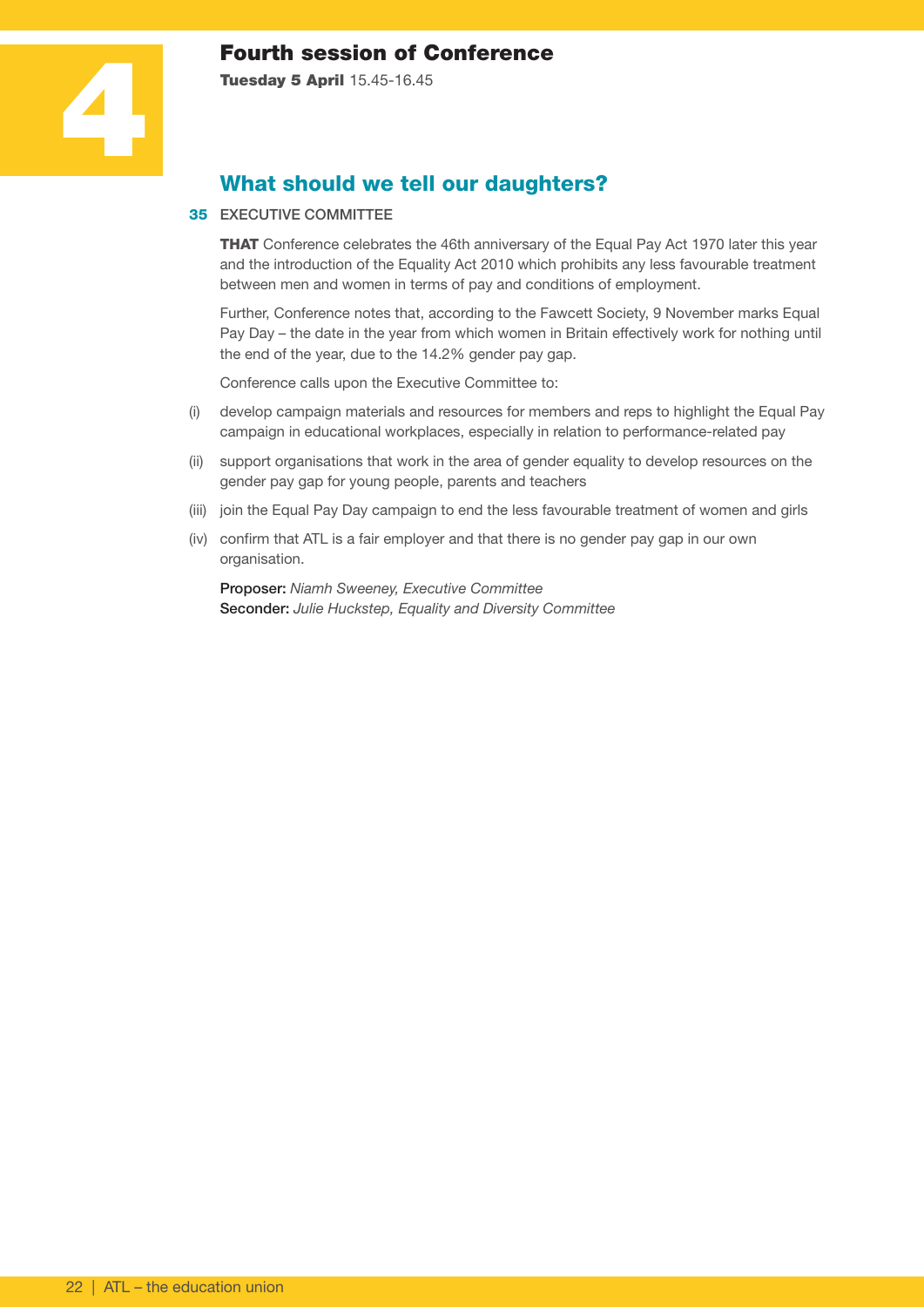## Fifth session of Conference

Tuesday 5 April 16.45-18.30

# 5

This session will be closed.

#### 1 REPORT OF ELECTIONS TO NATIONAL OFFICE

#### 2 APPOINTMENT OF APPEALS COMMITTEE

**THAT** the following be appointed to the Appeals Committee:

Kathryn Booth, Dorset Abdul Choudhury, Inner London Iain Freeland, Devon Richard Martin, Leeds Jean Roberts, Inner London Angela Wells, Wigan Abbie Saxby, East Sussex and Brighton & Hove

Proposer: *Ralph Surman, policy officer* Seconder: *Stephen Buck, treasurer and member governance officer*

#### 3 ANNUAL REPORT OF THE EXECUTIVE COMMITTEE

Presented by Mark Baker, immediate past president

#### 4 ANNUAL STATEMENT OF ACCOUNTS

Presented by Stephen Buck, treasurer and member governance officer

#### 5 RULE CHANGES

 Approval of rule changes agreed by Executive Committee. Presented by Kim Knappett, president.

#### 6 PROPOSED CHANGES TO THE STANDING ORDERS OF CONFERENCE

#### 2.1.1

 Replace second sentence with 'These shall comprise one member of staff, one Executive Committee member, and one Conference member, of whom two shall officiate on each occasion.'

#### Add new 2.2.3

 Motions may not make reference to a specific report or document which delegates would have to have read in full before they were able to decide how to exercise their vote.

#### Replace Appendix – Appointment of the Appeals Committee with:

#### Appointment of the Hearings Appeals Committee

- (i) The agenda paper for the annual meeting of the Conference shall include a resolution to be proposed by the policy officer and seconded by the treasurer and member governance officer for the appointment of a maximum of seven persons to the Hearings Appeals Committee of the Conference. The resolution shall name the persons so proposed and seconded and state their respective districts.
- (ii) The persons proposed and seconded shall be members of the Conference on the first day of its annual meeting who are not at that time members of the Executive Committee.
- (iii) Districts will be asked to nominate members for election to the Hearings Appeals Committee annually with the same deadline as for submitting Conference motions.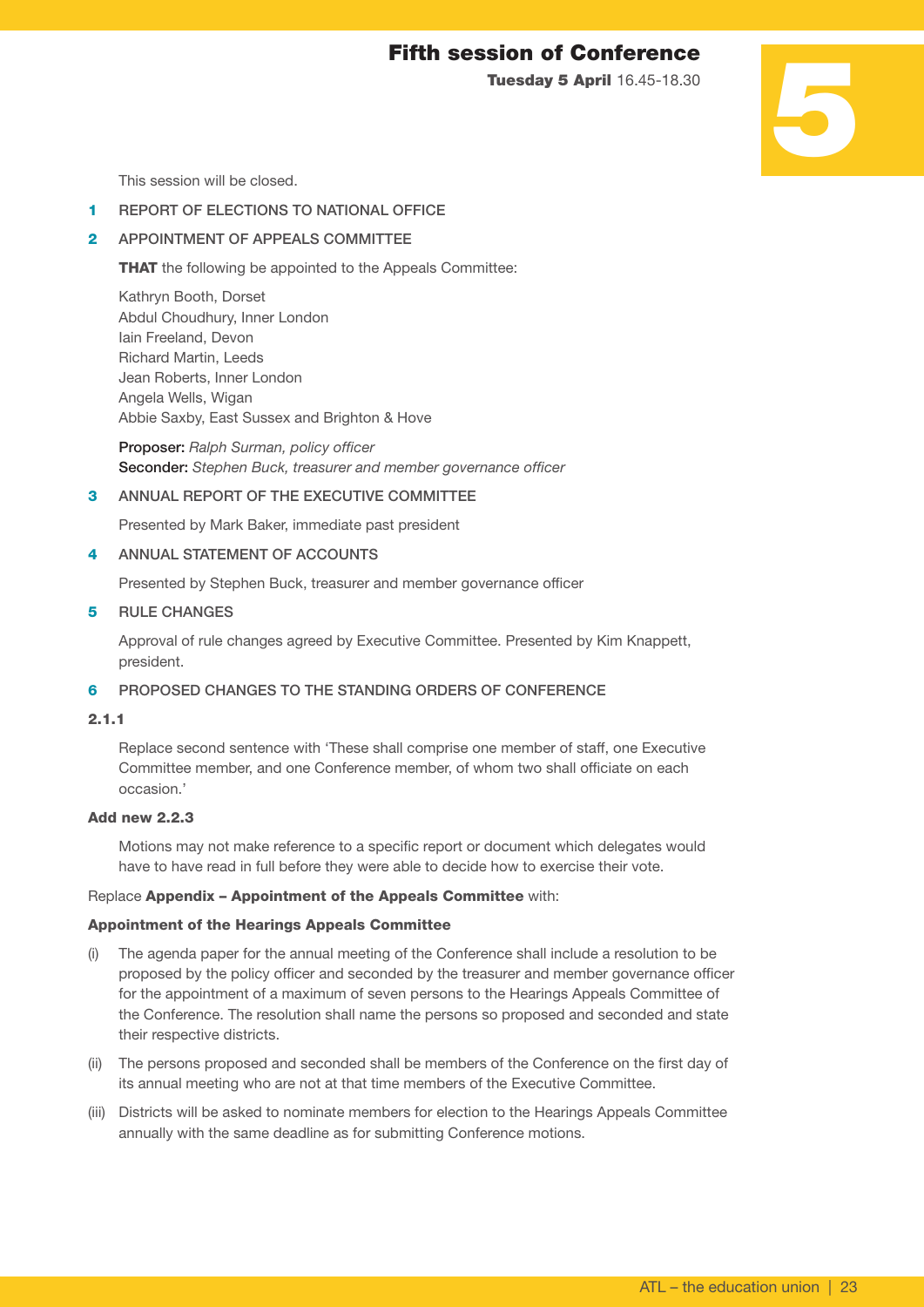

Fifth session of **Conference** Tuesday 5 April 16.45-18.30

- (iv) If more than seven names are put forward by districts, a secret ballot of those members present will be held during the first session of the Conference. The ballot paper will contain the names and districts of all the candidates and members of Conference will be allowed up to seven votes. There shall be no discussion or debate prior to the ballot.
- (v) The seven candidates with the highest numbers of votes will be declared elected and in the event of a tie the Chair of the Conference for the time being will draw lots.
- (vi) Should fewer than seven members be nominated by districts the president will use his or her discretion to appoint members of Conference to the vacant positions.
- (vii) In the event of any member of the Committee becoming ineligible to serve by reason of ceasing to be a member of Conference, or by becoming a member of the Executive Committee, the next highest unsuccessful nominated person in the ballot will be appointed unless none exists in which case no replacement will be appointed.
- (viii) The Committee will take office immediately and serve until the next Committee is elected. Members will be eligible for re-election if they remain members of Conference.

Proposer: *Stephen Buck, Executive Committee* Seconder: *Julie Huckstep, Executive Committee*

7 DATE AND LOCATION OF THE NEXT ANNUAL MEETING OF THE CONFERENCE

Monday 10 April to Wednesday 12 April 2017, Liverpool

8 REPORT FROM THE EXECUTIVE COMMITTEE IN RESPONSE TO MOTIONS 38 AND 39 FROM THE 2015 ATL CONFERENCE

 Presented by Kim Knappett, president Following discussion, Conference will be asked to vote to receive the report.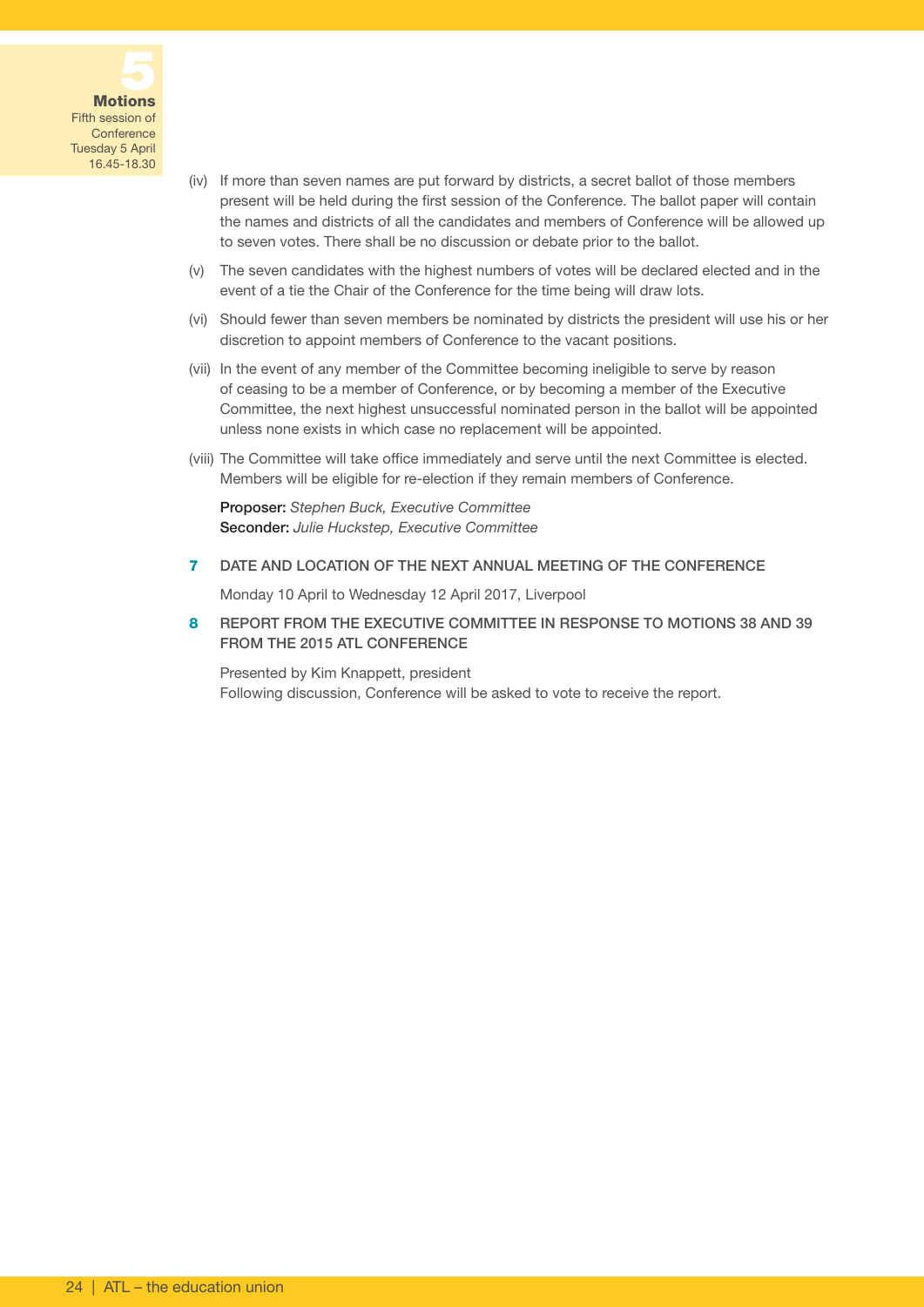# Sixth session of Conference

Wednesday 6 April 9.00-14.00

# 6

# Free schools

36 COMPOSITE FROM MOTIONS SUBMITTED BY ESSEX, SOUTHEND & THURROCK AND **CORNWALL** 

**THAT** Conference is appalled at the financial waste, inefficiencies and blind refusal to acknowledge reality arising from the failure to have planned for, or resourced, provision for the rising school population and the arbitrary wishful thinking that informs teacher supply.

Conference therefore asks the Executive Committee to seek from Government an assurance that:

- (i) before any proposed free school is opened there will be a feasibility study and a meaningful consultation exercise undertaken by the DfE to include local communities and the local authority
- (ii) any individual or group applying to open a free school is thoroughly vetted as to their suitability to run such a school.

Proposer: *Robin Bevan, Essex, Southend & Thurrock* Seconder: *Sarah Smith, Cornwall*

# Multi-academy trusts and regional variations in education standards

#### 37 NORFOLK

THAT Conference asks the Executive Committee to research the impact of national multiacademy trusts on regional variations in education standards and to compile a report on the effects this has on students' education.

Proposer: *Bob Groome* Seconder: *Tim Jefferson*

# Stop shutting school libraries!

#### 38 DERBYSHIRE

**THAT** Conference expects all schools and academies to have libraries and is shocked that some have recently closed or attempted to close their libraries.

Conference therefore calls upon the Executive Committee to:

- (i) gather further evidence regarding this unhappy trend and consider academic papers which provide relevant justification for the maintenance of this provision
- (ii) organise a campaign with relevant members and other stakeholder organisations
- (iii) design a toolkit to help branch secretaries and members locally fight such planned closures
- (iv) ask that the relevant inspection bodies are required to inspect this aspect of school provision commenting on any 'alternative' resources that schools have chosen to provide when a library is closed
- (v) request that the secretary of state for education ensures that the DfE has a member of staff acting as lead for libraries to support the work of headteachers and school librarians in delivering positive outcomes for pupils.

Proposer: *Cathy Tattersfield* Seconder: *Andrew Bradley*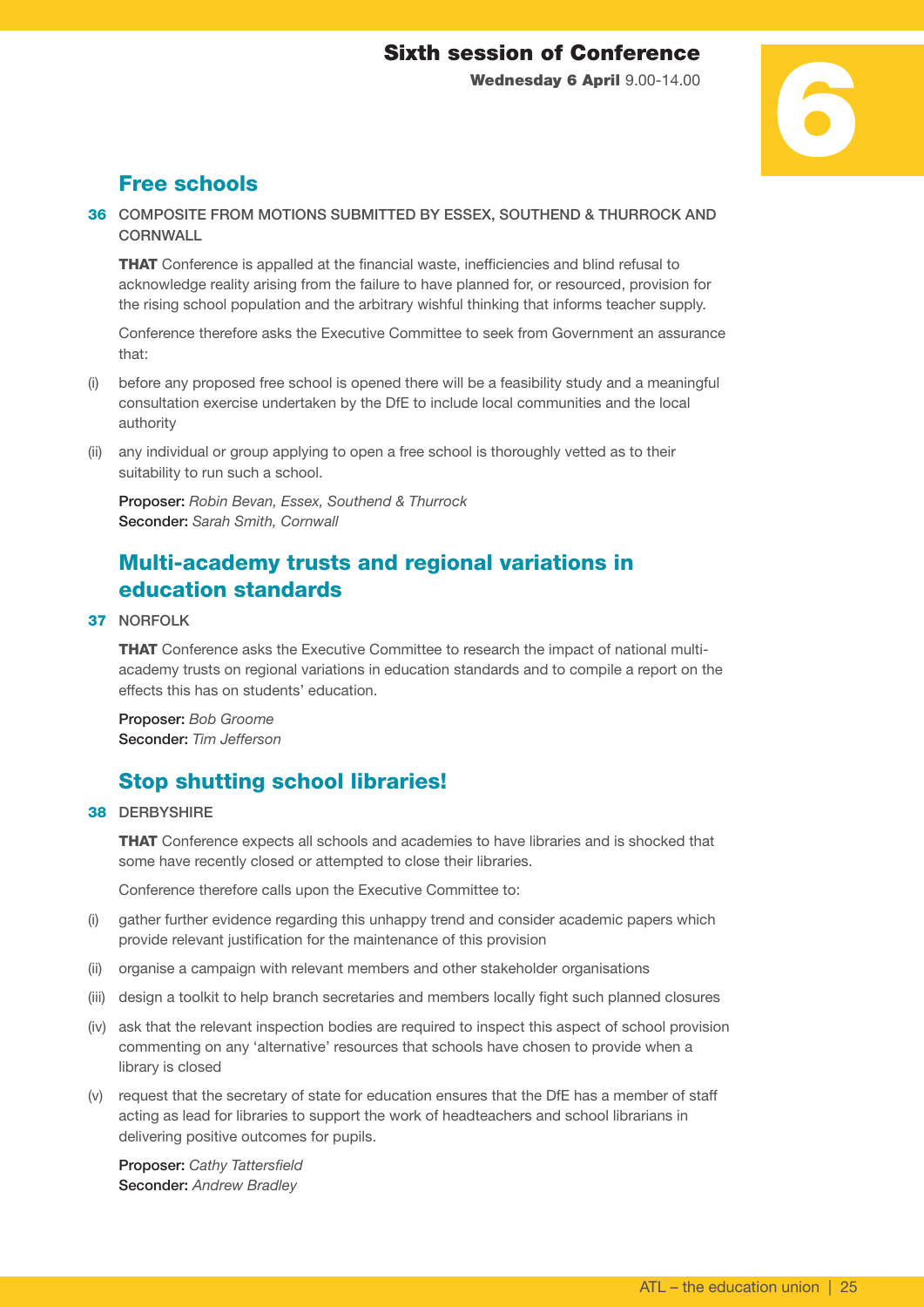

## Small schools

#### 39 DEVON, PLYMOUTH & TORBAY

THAT Conference notes that small schools are defined by the DfE as schools with fewer than 150 pupils but some have much smaller numbers of pupils. Conference believes that such schools are a vital part of rural communities and are able to offer the full national curriculum.

Conference calls upon the Executive Committee to:

- (i) investigate the number of small schools that have been closed in rural communities across the country
- (ii) campaign to ensure that the future of small primary schools is protected
- (iii) urge Government and local authorities to protect the funding of these schools.

Proposer: *Trevor Cope* Seconder: *Joyce Walters*

## School gardening is good for you

#### 40 DERBYSHIRE

**THAT** Conference asks the Executive Committee to call on the Government to study how best gardening can be introduced into schools and to investigate working with, and campaigning with, groups such as the Royal Horticultural Society, who already have the Campaign for Schools Gardening which schools can join.

Conference also urges the Executive Committee to lobby the Government to put forward plans to bring gardening into the primary school curriculum so as to educate pupils about the need to eat healthy foods and the benefits and enjoyment of growing such foods which may also help to combat obesity.

Proposer: *Andrew Bradley* Seconder: *Natasha Bradley*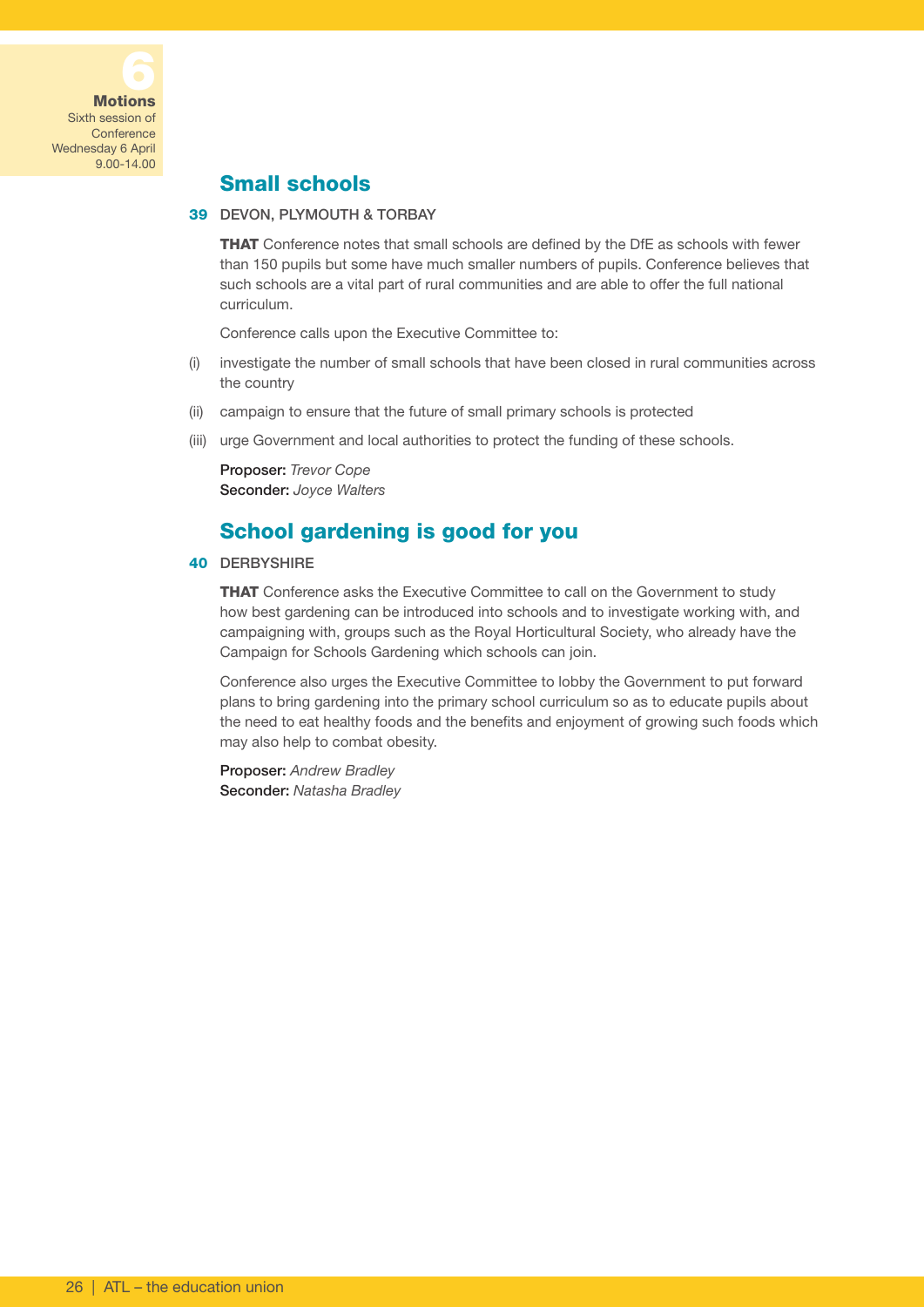

Wednesday 6 April 9.00-14.00

# Handwriting matters

#### 41 SURREY

**THAT** Conference believes that handwriting is increasingly being seen as an outdated skill.

Conference feels strongly that good teaching of handwriting, including developing an effective pen/pencil grip and forming correct letters, should be encouraged for pupils, including those with special needs, as an essential life and communication skill.

Conference therefore asks the Executive Committee to undertake a survey to find out the current state of play, the opinions of teachers on this subject and their recommendations, to use as evidence to challenge opinion and to champion good practice.

Proposer: *Penny Goddin* Seconder: *Tamsin Honeybourne*

## RE to be taught to all pupils by qualified teachers

#### 42 SOMERSET

**THAT** Conference calls upon the Executive Committee to ask the Government to take immediate steps to ensure all schools teach RE to all students by appropriately qualified teachers to ensure our young people have a clear understanding of the world's major religions, the positive role they can play in our societies and how they influence and shape our responses to contemporary moral issues.

Proposer: *Caroline Kolek* Seconder: *Rebecca Yates*

## Are SEND students being let down?

#### 43 BERKSHIRE

**THAT** Conference asks the Executive Committee to investigate if there is a UK-wide decrease in specialised identification and support for special educational needs and disability (SEND) students within education.

Conference further asks the Executive Committee to:

- (i) inform Government of any significant findings from the outcome of the investigation
- (ii) lobby Government to develop ways to identify students with SEND, and support students and teachers in a way that is the most effective.

Proposer: *Jo Toovey* Seconder: *Charlotte Neild*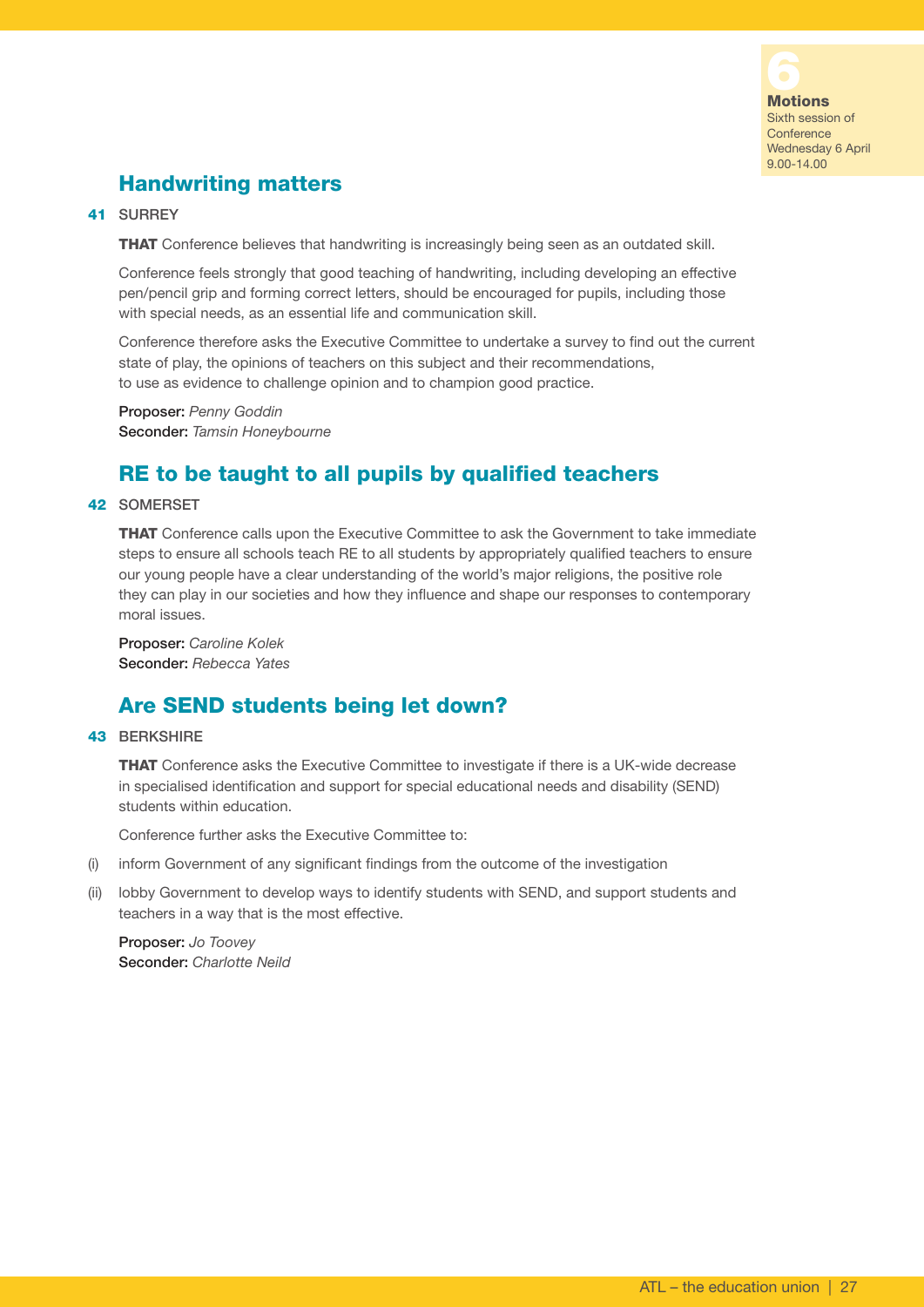# The impact on students and teachers of Government failure to manage policy implementation

#### 44 EXECUTIVE COMMITTEE

**THAT** Conference notes with alarm that Government and its agencies have badly mismanaged the biggest changes to school curriculum and assessment for decades:

- (a) Ofqual has failed to accredit new GCSEs, A and AS levels in time for teaching in September 2016, leaving schools insufficient time to plan
- (b) baseline assessment of four-year-olds has been poorly implemented, disrupting learning and providing inadequate data
- (c) information, exemplification and guidance on key stage 1 and 2 assessment has been provided late, and is overly prescriptive, increasing teacher workload exponentially and leaving teachers with little time to explain the changes to parents
- (d) the 'expected' attainment for 2016 key stage 2 tests will be identified after the tests have been marked.

 Changes have been introduced piecemeal, with too little time to implement changes properly and no resources to support teaching.

 Conference asks the Executive Committee to call on Government to honour its commitments to reduce teacher workload, and to give students the best opportunities to succeed in their tests and exams by:

- (i) delaying the implementation of changes to GCSE, A and AS levels, and KS2 tests until at least 2017
- (ii) carrying out thorough impact assessments which identify the impact on children's learning and on teacher workload
- (iii) removing the baseline assessment entirely.

Proposer: *Julia Neal* Seconder: *Ralph Surman*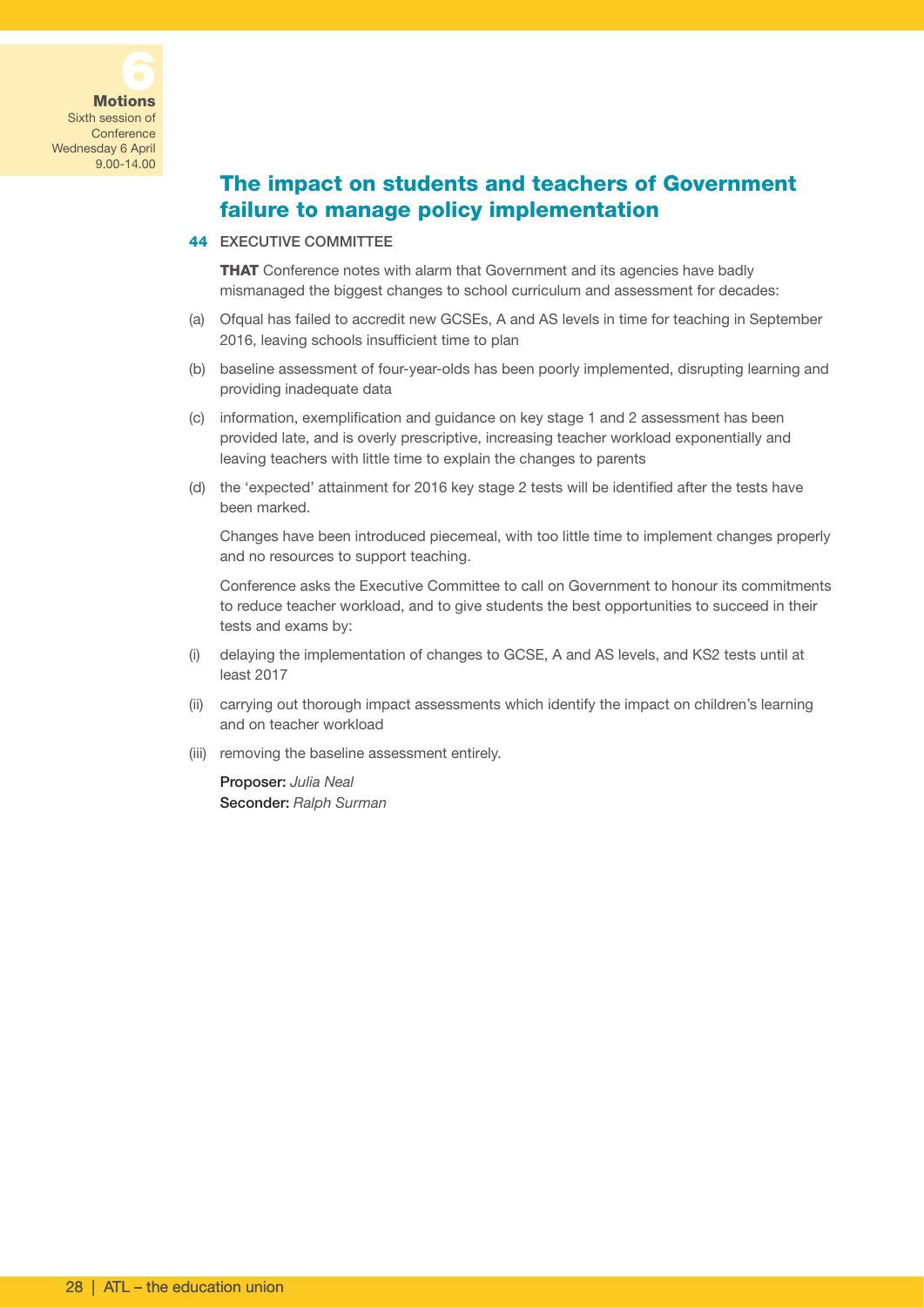

Sixth session of **Conference** Wednesday 6 April 9.00-14.00

# Educating for the future

#### 45 ESSEX, SOUTHEND & THURROCK

**THAT** Conference is alarmed at the profound inconsistency of the Government's blinkered vision of future education provision in relation to:

- (a) meeting the current needs of school pupils and college students
- (b) the prospective demands of society in the decades ahead
- (c) the significantly contrasting approaches in other countries with advanced economies.

Conference therefore instructs the Executive Committee to sustain and extend existing research and media strategies that highlight these shortcomings.

Proposer: *Geoff Pye* Seconder: *Jeff Fair*

## Vocational courses and the accountability-driven agenda

#### 46 DERBYSHIRE

**THAT** Conference believes that the qualification and curriculum systems in secondary schools appear to be structured entirely to assist senior management as they attempt to achieve the 'right results' to satisfy Ofsted and the DfE. This is particularly affecting pupils who prefer to study vocational courses and are being forced to take the GCSE route. Government now proposes to implement the EBacc requirement which would mean that 90% of pupils in schools will have to take the EBacc subjects - English, maths, a science subject, a modern foreign language (MFL) and either history or geography. ATL members have voiced strong opposition to this policy.

Conference believes that the individual needs and wants of pupils should be addressed, and that schools should not be penalised during inspection for developing and maintaining a diverse curriculum which includes vocational courses.

Conference therefore calls upon the Executive Committee to lobby the Government to:

- (i) take careful note of the responses they receive to the EBacc consultation
- (ii) look again at the culture they have created
- (iii) consult with pupils, parents and also stakeholders in industry.

Proposer: *Chris Baldwin* Seconder: *Wendy Hardy*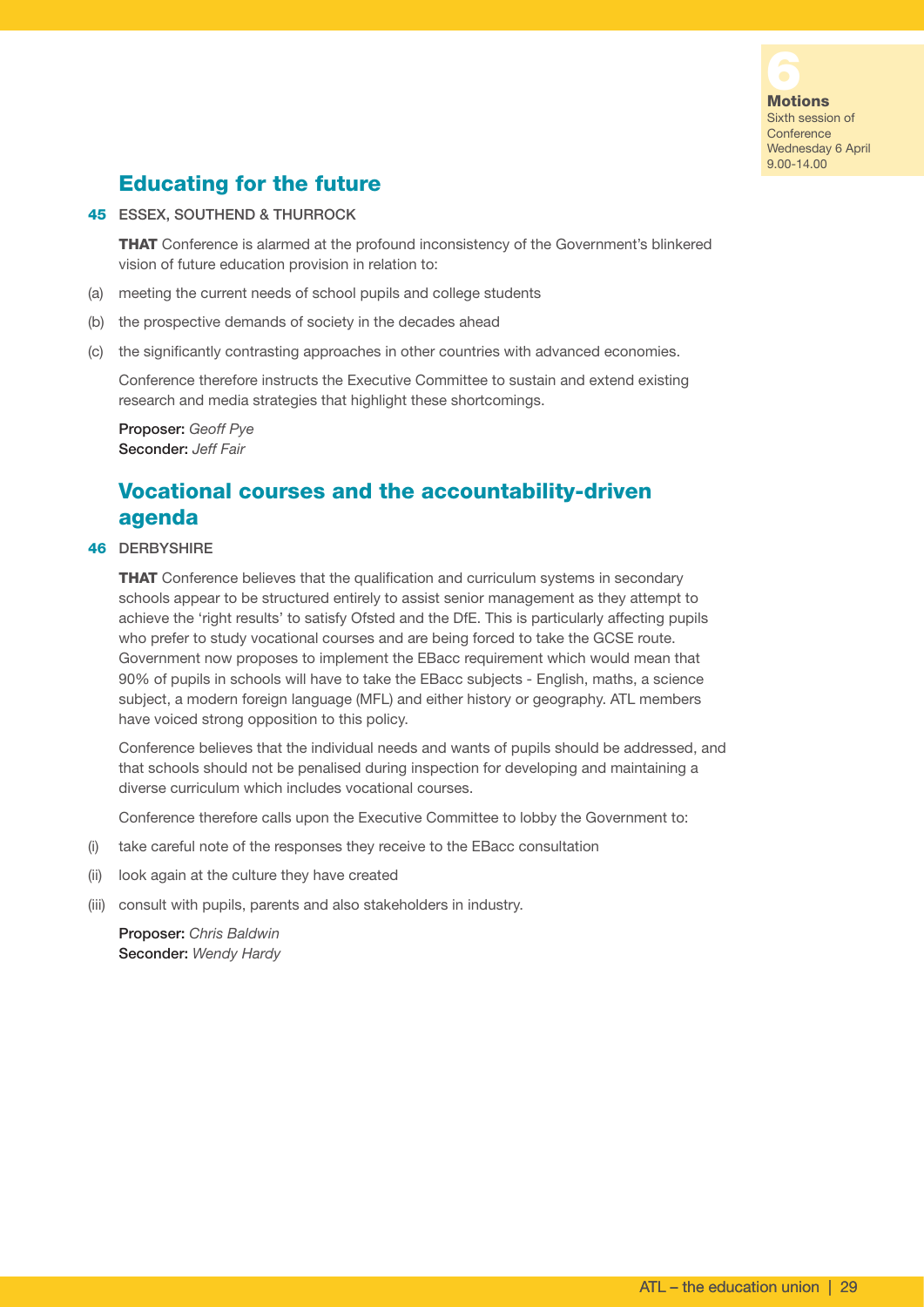

## Effects of funding cuts on examination courses

#### 47 HERTFORDSHIRE

**THAT** Conference, aware of the damaging effect that education funding cuts are having on the breadth of the curriculum that schools and colleges are providing and on the range of examination courses offered by schools to their students, urges the Executive Committee to:

- (i) gather detailed information on the reduction of examination courses being offered by schools and colleges
- (ii) publicise this information, especially to parents and parent organisations
- (iii) work with these bodies and others to oppose the Government policies that have brought about this situation.

Proposer: *Phillipa Kearns* Seconder: *Aneurin Hathway*

## Early years foundation stage – opposition to baseline testing

#### 48 HERTFORDSHIRE

**THAT** Conference, being aware of the many changes to the early years foundation stage (EYFS) framework since its introduction in 2000, urges the Executive Committee to:

- (i) continue to work alongside the professional associations and support the 'Better without baseline' campaign
- (ii) question the DfE as to how the baseline can possibly be used as a school accountability measure when it has serious accuracy and validity flaws
- (iii) survey our members who work in the EYFS about their experiences with regard to training and also how the data from the baseline supports the early years outcomes.

Proposer: *Phillipa Kearns* Seconder: *Sakina De Silva*

## Testing of pupils

#### 49 LEEDS

THAT Conference notes with alarm the Government's proposed intention to re-introduce national testing for seven-year-olds and decries the stifling impact this would have on the broader curriculum on offer to our young children at this critical stage in their education and on those charged with their care and development.

Conference therefore calls upon the Executive Committee to search for evidence of the efficacy, or otherwise, of national testing at such a young age, in predicting future educational outcomes.

Proposer: *Airasa Maughan-Strickler* Seconder: *Richard Martin*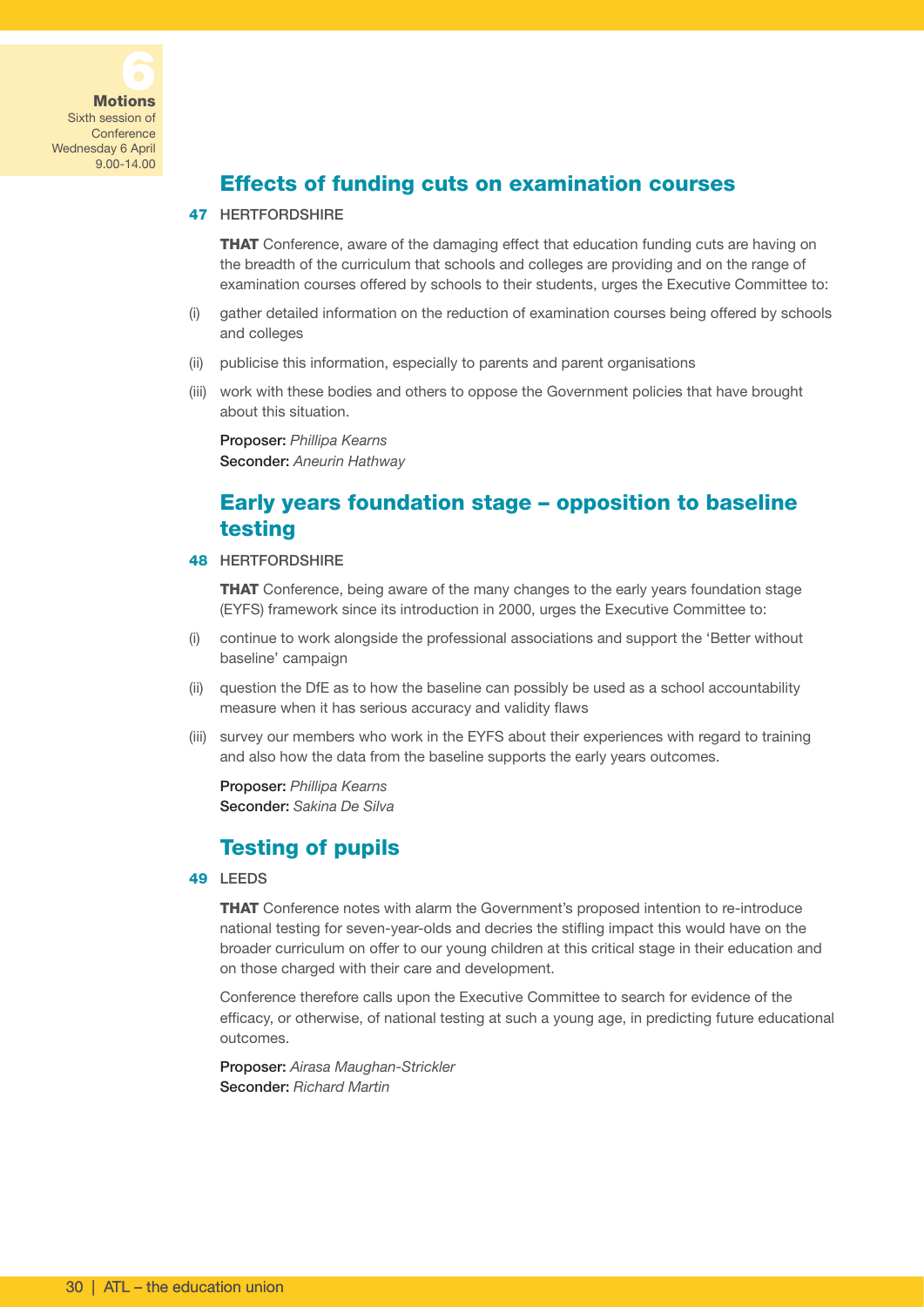

# The demand for excessive planning at KS1 and 2

#### 50 HERTFORDSHIRE

**THAT** Conference notes:

- (a) the excessive changes that have been made to the formal assessment of children in key stages 1 and 2
- (b) the lack of time for teachers to be trained and to prepare children for those tests.

Conference urges the Executive Committee to work with other unions, professional associations and parent organisations to:

- (i) mitigate the harmful effects of this Government's actions
- (ii) continue to raise awareness of our policy of no national testing of pupils until the end of their statutory education.

Proposer: *Joyce Field* Seconder: *Aneurin Hathway*

## The cost of remarking – widening the gap in achievement at GCSE

51 SOMERSET

THAT Conference calls upon the Executive Committee to ask the Government to review the current remarking system to ensure that it is equally available to all students regardless of affordability.

Proposer: *Caroline Kolek* Seconder: *Rebecca Yates*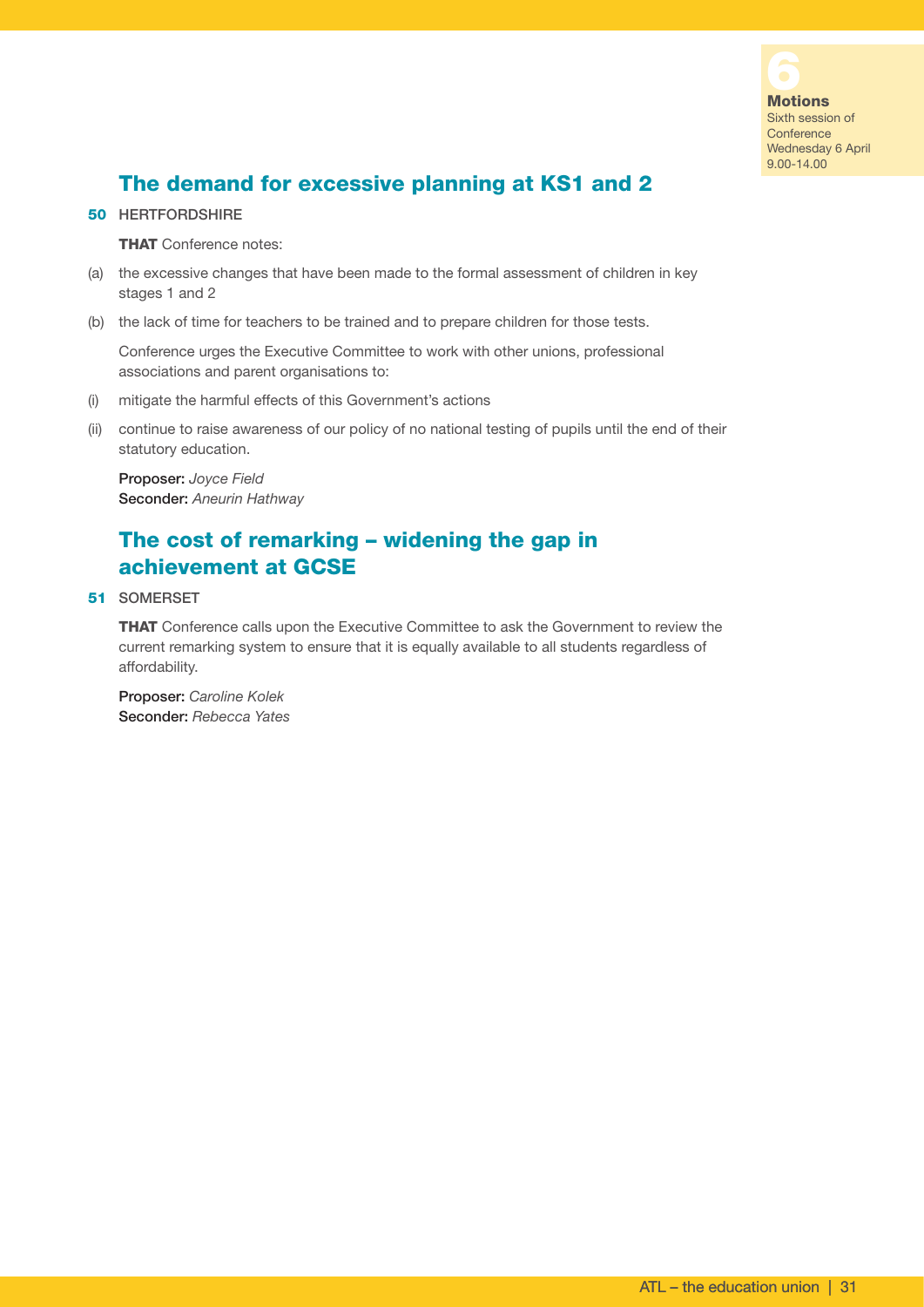# NOTES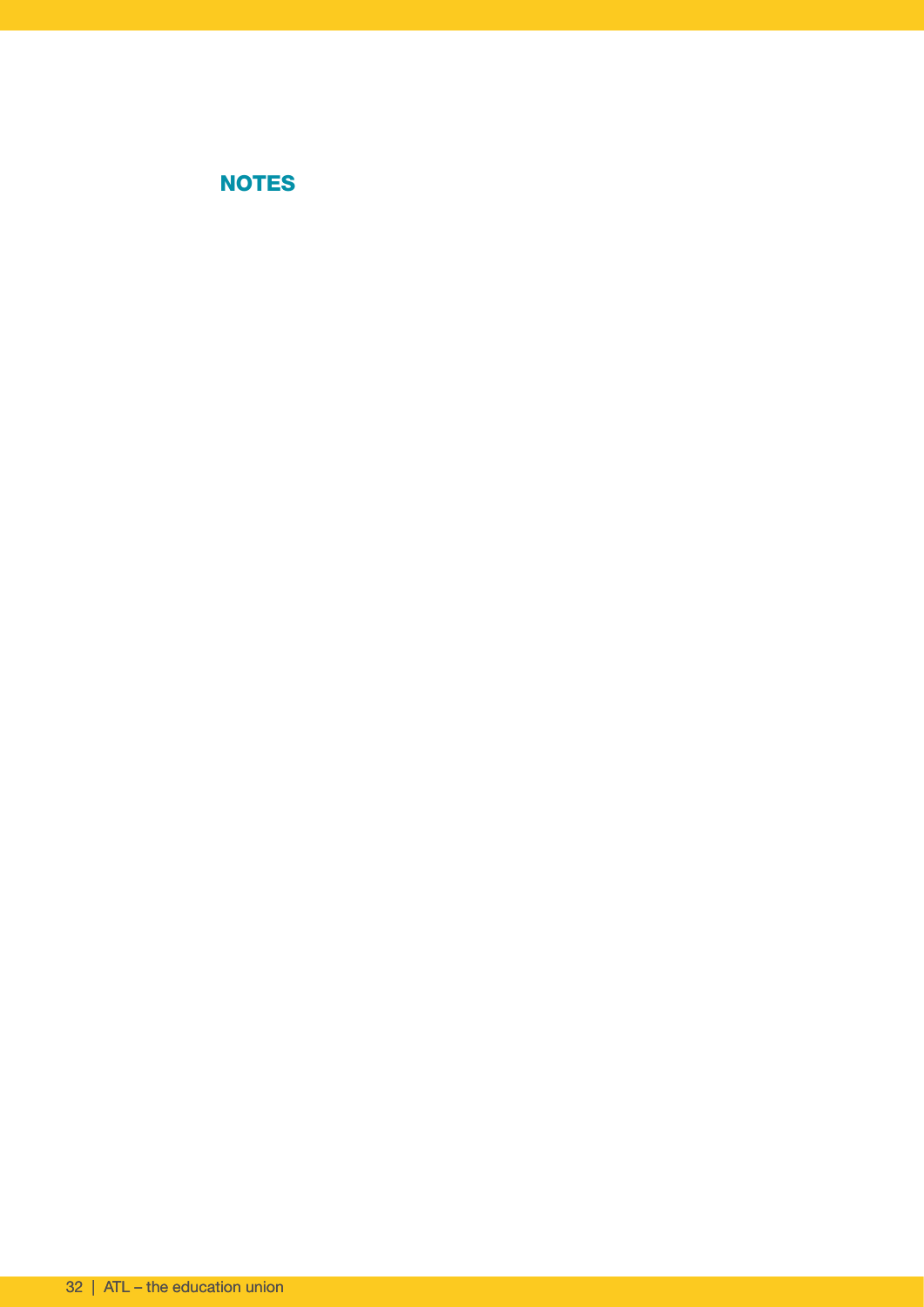# NOTES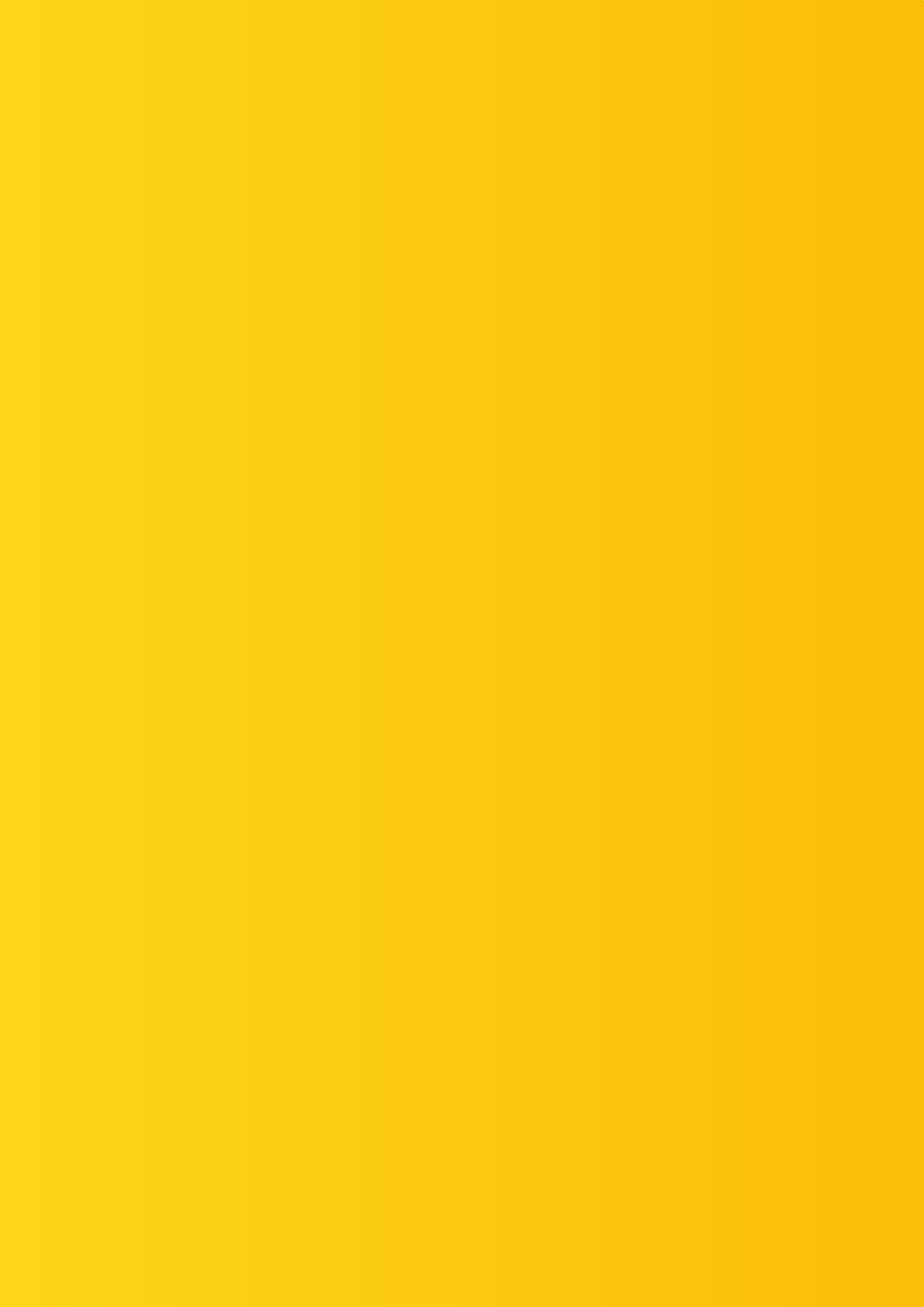ATL is the union for education professionals. Active in the maintained, independent and post-16 sectors, we use our members' experiences to influence education policy, and we work with Government and employers to defend your pay, conditions and career development. From early years to HE, teachers to support staff, lecturers to leaders, we support and represent our members throughout their career.



ATL – the education union 7 Northumberland Street London WC2N 5RD

Tel: 020 7930 6441 Email: info@atl.org.uk Fax: 020 7930 1359 Website: www.atl.org.uk

www.facebook.com/atlunion www.twitter.com/atlunion

**Belfast** Tel: 028 9078 2020 Email: ni@atl.org.uk **Cardiff** Tel: 029 2046 5000 Email: cymru@atl.org.uk